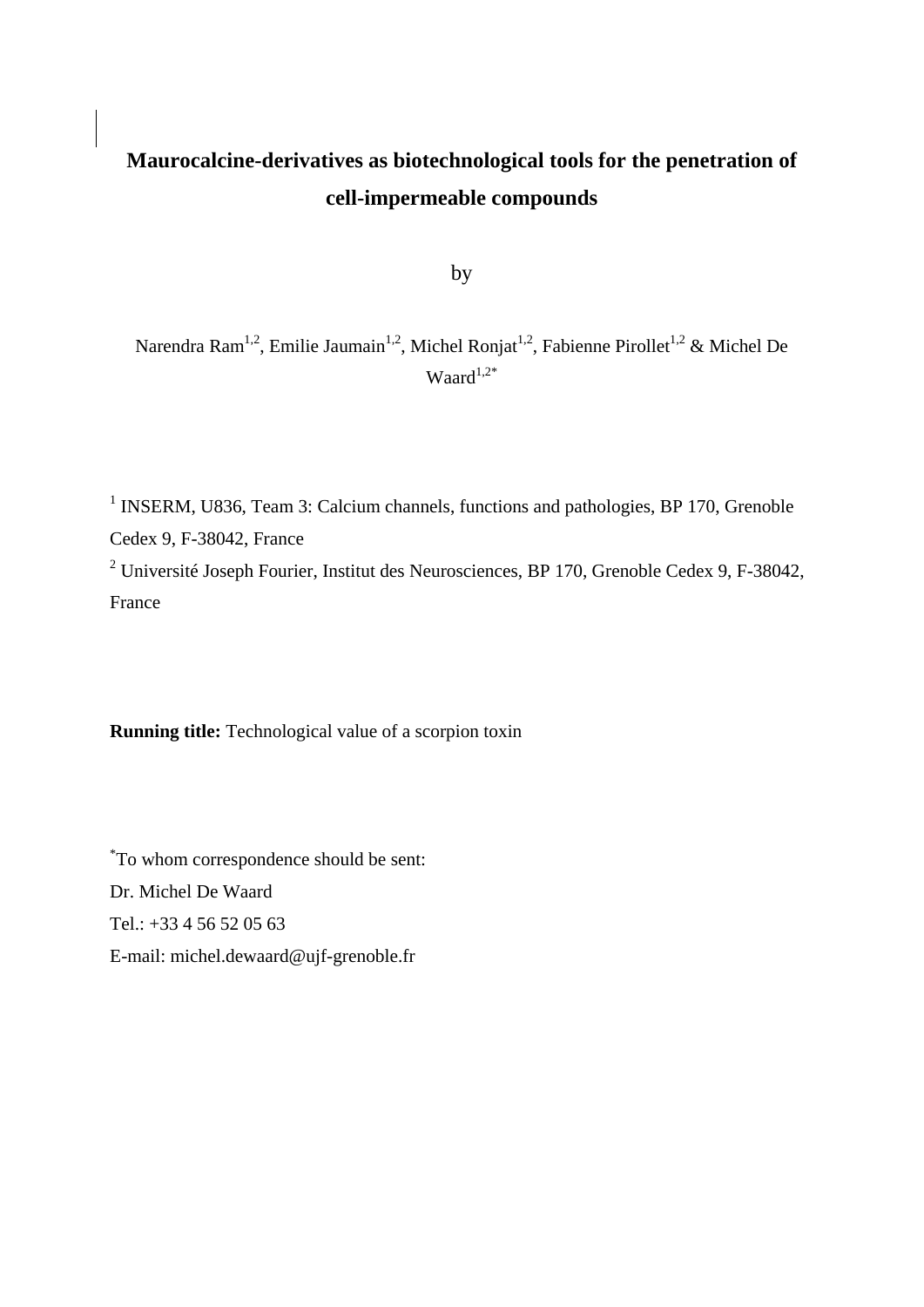### **ABSTRACT**

Maurocalcine is a unique toxin in that its natural pharmacological target *in vivo*, the ryanodine receptor, is localized inside cells and not at the cell surface as commonly observed for most toxins. According to the membrane topology of the ryanodine receptor, the binding site of maurocalcine is localized within the cytoplasm. Application of maurocalcine to myotubes in culture induces calcium release via the ryanodine receptor within seconds indicating that the peptide reaches its binding site via a rapid and efficient diffusion through the plasma membrane. Analysis of the maurocalcine amino-acid sequence indicates that it is a heavily positively charged peptide, a property shared with many cell-penetrating peptides. A closer examination of the 3D structure of maurocalcine further illustrates that most of its positively charged residues are located on one face of the molecule according to a distribution that resembles that seen in Tat and penetratin, two cell penetrating peptides. Along with its unique cell penetrating properties, maurocalcine has also the ability to act as a vector for the intracellular delivery of various many cargo molecules or nanoobjects. Many key cell penetration properties of maurocalcine have been defined using a biotinylated version of the peptide that was coupled to a fluorescent streptavidin. Various structure-function strategies have been developed to isolate new maurocalcine analogues presenting the characteristic cell penetration properties without the undesired pharmacological activity. Examples of research and technological applications will be presented in which maurocalcine may prove a powerful delivery vector. By its amazing diversity of potential applications, this peptide opens a new trend of research in the toxin field.

### **INTRODUCTION**

#### *Venom toxins and applications*

Venoms are an invaluable source of pharmacological agents, generally presented under the form of 10- to 70-mer peptides. Proteomic profiling of various animal venoms using MALDI-TOF mass spectrometry indicate that these venoms should contain no less than 100 peptides on average. More precise quantifications, by combining mass spectrometry analyses and genomic analyses, seem to indicate that venoms, at least spider ones, may contain up to 1000 different peptides (1). Considering that spider venoms may contain 200 unique peptides and that there are about 80,000 spider species, then spiders may provide no less than 16 million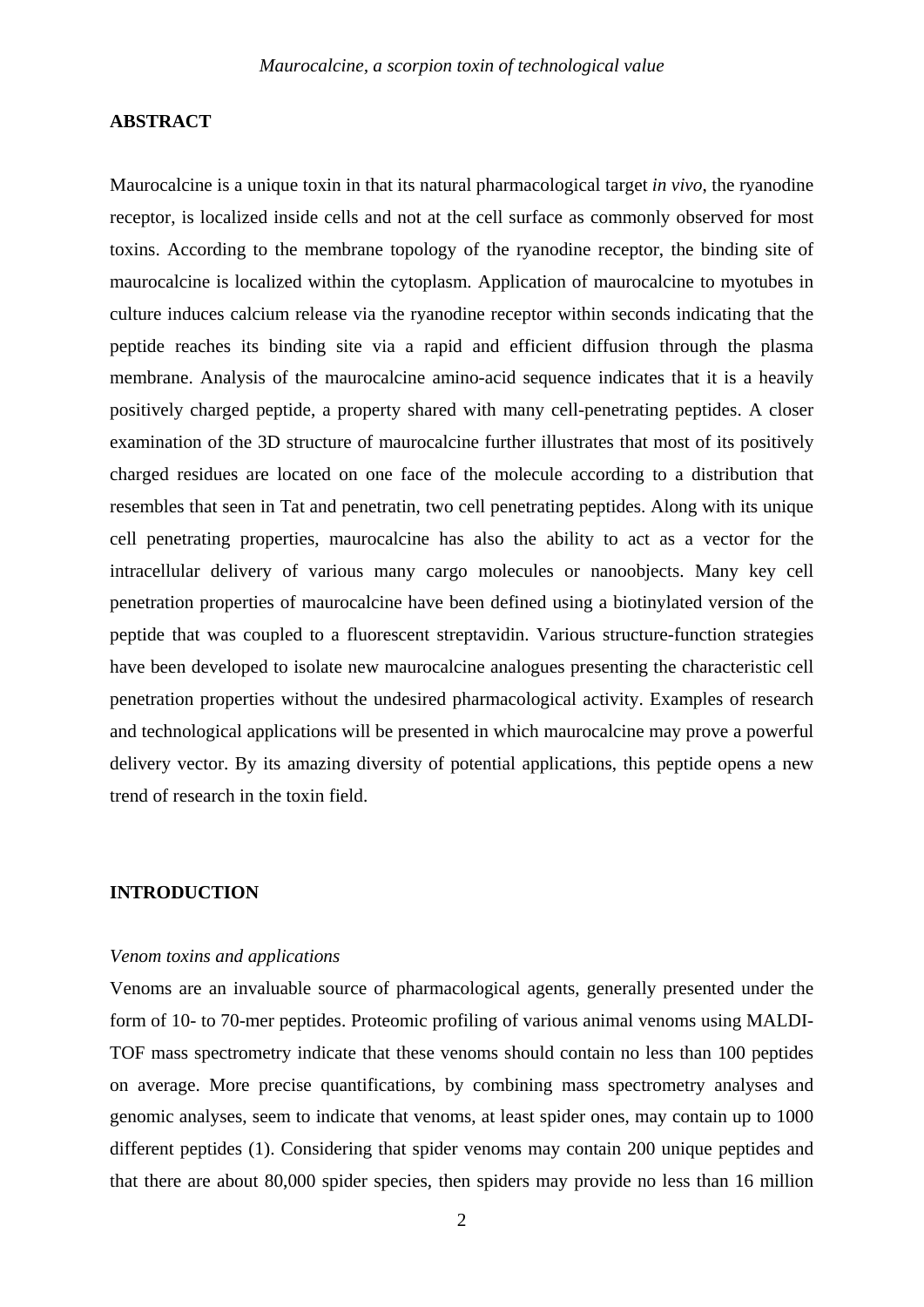different peptides. Although this peptide repertoire is considered less important in the case of cone snails (2) or scorpions (3), it remains an invaluable source of biologically active molecules. The scientific motivation for studying venoms and toxins has greatly evolved during the last two decades. If initial efforts were conducted mainly to study and identify the active principles involved in toxicity, and also to develop the means to counteract this toxicity, the current interest in peptides from venom sources rather lies in their enormous potential as pharmacological agents, drugs for therapeutics or pesticides for industrial use. As pharmacological agents, toxins target ion channels as well as G protein-coupled and ionotropic receptors, such as the nicotinic receptor. The search for peptides of biologically active significance was aided by the understanding that non-toxic venoms contain highly interesting molecules, and also by the emergence of technological means for synthetic methods of toxin production, overcoming the tedious tasks of peptide purification from crude venoms, venom collection and animal housing. Synthetic production of peptides appears as an invaluable asset to pharmacological development since natural peptides, previously characterized from a given venom source, could suddenly be optimized *in vitro* in order to obtain the desired characteristics, such as greater affinity for a given target, better selectivity or improved pharmacological effect. No doubts that the increasing use of bioinformatics for the analysis of the steadily growing list of orphan toxins is of tremendous help for the functional classification of these molecules and their potential use in pharmacological applications (4). With these latest developments, several toxin peptides made it this way to the clinics. This is for instance the case for several *Conus* peptides, identified in predatory cone snails, and that are used for medication in clinics for pain (Ziconotide, the synthetic form of  $\omega$ -conotoxin MVIIA, a Ca<sup>2+</sup> channel N-type blocker, from Elan Pharmaceuticals), epilepsy and other neuropathic disorders (5). Paralleling these latest developments, further applications regarding toxins are emerging and that are of technological nature. Hence, subcellular distribution of alpha7 nicotinic acetylcholine receptors can be studied with alpha bungarotoxin-gold nanoparticles (6). Surface immobilized toxins can be used for target protein purification or simply for the controlled activity of membrane channels by surfaceattached molecules, as has been performed in the case example of muscimol, an agonist of  $GABA_A$  and  $GABA_C$  receptors (7). A 12 amino acid peptide sequence, Tet1, derived from tetanus toxin, in complex to polyethylenimine proved itself a very efficient vector for the specific delivery of DNA plasmids (8). A similar fragment of tetanus toxin, when placed in fusion to a reporter protein such as the green fluorescent protein GFP, proved itself valuable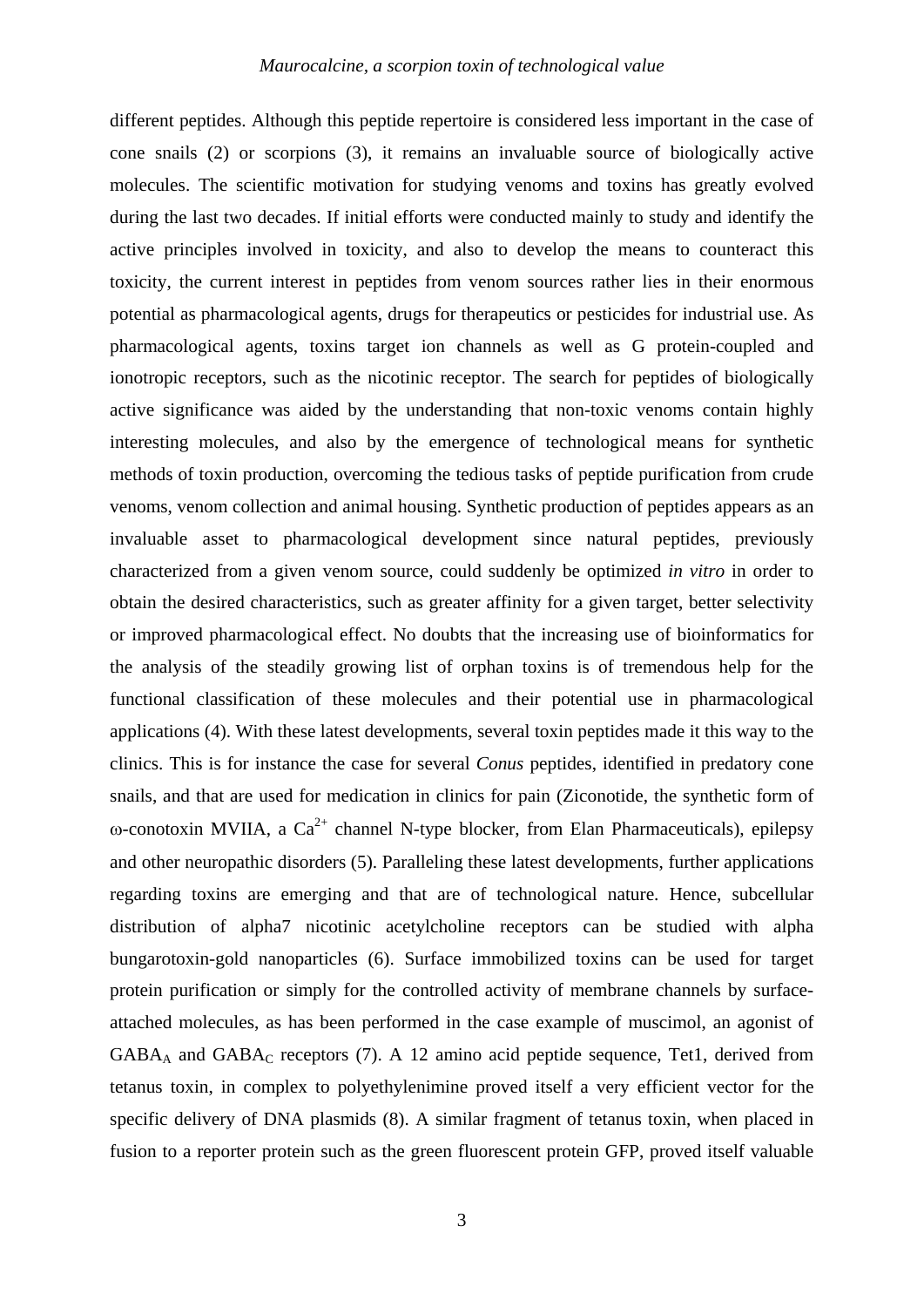for the mapping of synaptic connections during development of the mammalian central nervous system (9).

 Herein, we will focus on maurocalcine, a scorpion toxin from *Scorpio maurus palmatus*. Maurocalcine is only the second discovered member of an ever growing family of new toxins active on ryanodine receptors (RyR). The first member of this family, imperatoxin A, was discovered in 1995 and initially purified from the venom of scorpion *Pandinus imperator* (10). This peptide was mainly characterized for its pharmacological activity on the RyR. Four more analogous peptides were subsequently discovered, first maurocalcine in 2000 from the scorpion *Scorpio maurus palmatus* (11), followed by both opicalcine 1 and 2 from the scorpion *Opistophthalmus carinatus* in 2003 (12), and hemicalcin from the scorpion *Hemiscorpius lepturus* in 2007 (13). The homology between these peptides ranges from 82% to 91%. All these peptides share common features that include a length of 33 amino acids, three disulfide bridges paired according to the motif  $Cys<sup>1</sup>-Cys<sup>4</sup>$ ,  $Cys<sup>2</sup>-Cys<sup>5</sup>$  and  $Cys<sup>3</sup>-Cys<sup>6</sup>$  so common to the family of *scorpionidae* (**Figure 1**). A brief presentation of essential pharmacological features of maurocalcine will be performed before evidence is provided that maurocalcine is a new member of the family of cell penetrating peptides. Finally, examples of technological applications will be provided underscoring the huge potential of this uncommon peptide.

# *The pharmacological target of maurocalcine has an atypical intracellular localization*

Maurocalcine is an unusual scorpion toxin in that its main pharmacological target is an intracellular  $Ca^{2+}$  channel, RyR (14,15). RyR is a channel localized at the membrane of the endoplasmic reticulum with the bulk of its sequence localized in the cytoplasm. It controls the release of calcium from the endoplasmic reticulum and its activity is modulated by a wealth of factor including  $Ca^{2+}$  ions, ATP and protein interactions and namely the voltage-dependent  $Ca^{2+}$  channel of the plasma membrane, the dihydropyridine receptor of skeletal muscles (16). Application of maurocalcine to purified sarcoplasmic reticulum induces  $Ca^{2+}$  release, and converts low affinity  $\left[ \right]$ <sup>3</sup>H]-ryanodine binding sites to high affinity ones (17). Using the  $\left[ \right]$ <sup>3</sup>H]ryanodine binding assay, it was indirectly estimated that maurocalcine binds to RyR with a  $K_D$  of about 10-20 nM (17). More direct proof that maurocalcine interacts with RyR comes from the observation that a biotinylated derivative of maurocalcine bound to streptavidincoated beads pulls down purified skeletal muscle RyR (18). Finally, application of maurocalcine to RyR reconstituted in lipid bilayers produces a drastic increase in channel activity by a raise in opening probability and the occurrence of a long-lasting subconductance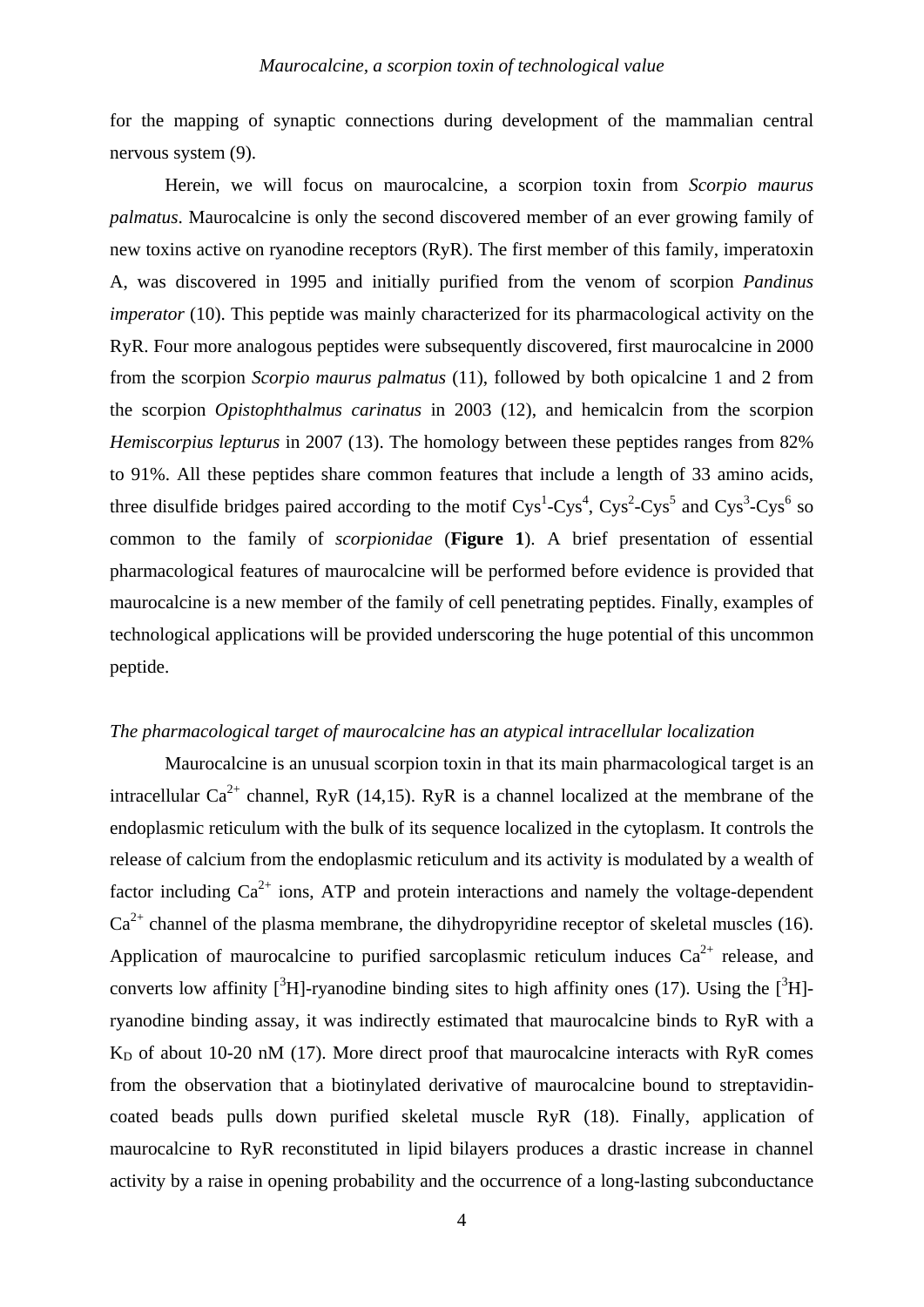state. This observation is in perfect agreement with the stimulatory effect of maurocalcine on  $Ca^{2+}$  release from sarcoplasmic reticulum (19). All combined, these data led to the identification of RyR as the pharmacological target of maurocalcine.

 Three pieces of evidence indicate that maurocalcine reaches its pharmacological target probably by direct diffusion through the plasma membrane. First, maurocalcine has an effect on the channel activity from lipid bilayers only when applied to the cytoplasmic face of the channel (14). Second, the RyR binding site of maurocalcine has been mapped to a restricted domain predicted to be localized within the cytoplasm (18). Finally, it was observed that extracellular application of 100 nM maurocalcine produces a rapid rise (a few seconds) of intracellular calcium in myotubes (17). These data underline the succession of molecular events undergone by maurocalcine before  $Ca^{2+}$  gets released from the lumen of the sarcoplasmic reticulum: (i) rapid plasma membrane crossing, incompatible with endocytosis and late endosomal release, (ii) concentration elevation within the cytoplasm to levels above 10 nM in order to reach at least the  $K_D$  value for RyR, i.e. close to 10 nM, (iii) binding onto the RyR site, (iv) opening of RyR channels, and (v)  $Ca^{2+}$  release from the sarcoplasmic reticulum. The property of cell penetration of a peptide is a rather uncommon observation. This was one of the reasons why some researchers initially had doubts about the specificity of RyR as pharmacological target of maurocalcine. This question had to be solved by a specific study demonstrating the passage of maurocalcine from one side of the plasma membrane to the other (20). During this study, one additional property of maurocalcine could be highlighted. Maurocalcine not only enters into cells, but it also can be used a vector for the cell penetration of membrane-impermeable cargoes. This strongly suggested that Maurocalcine, apart its pharmacological effect on RyR, had original features of a member of the growing family of cell penetrating peptides or CPPs (21).

#### *Properties of a CPP and mechanisms of cell penetration*

*Cell Penetrating Peptides* have been reunited under the generic term of CPPs. In a nonexhaustive list, CPPs have been isolated from: Tat from the HIV-1 virus (22-24), the *Drosophila* transcription factor ANTP (encoded by the *antennapedia* gene) (25), also called penetratin, and the herpes simplex virus type 1 (HSV-1) VP22 transcription vector (26). CPPs have also been termed *Protein Transduction Domains* (PTD) when the structural domain responsible for cell penetration of a given protein can be isolated as an individual entity. Herein, we shall use the CPP term which is less restrictive than PTD. In spite of lack of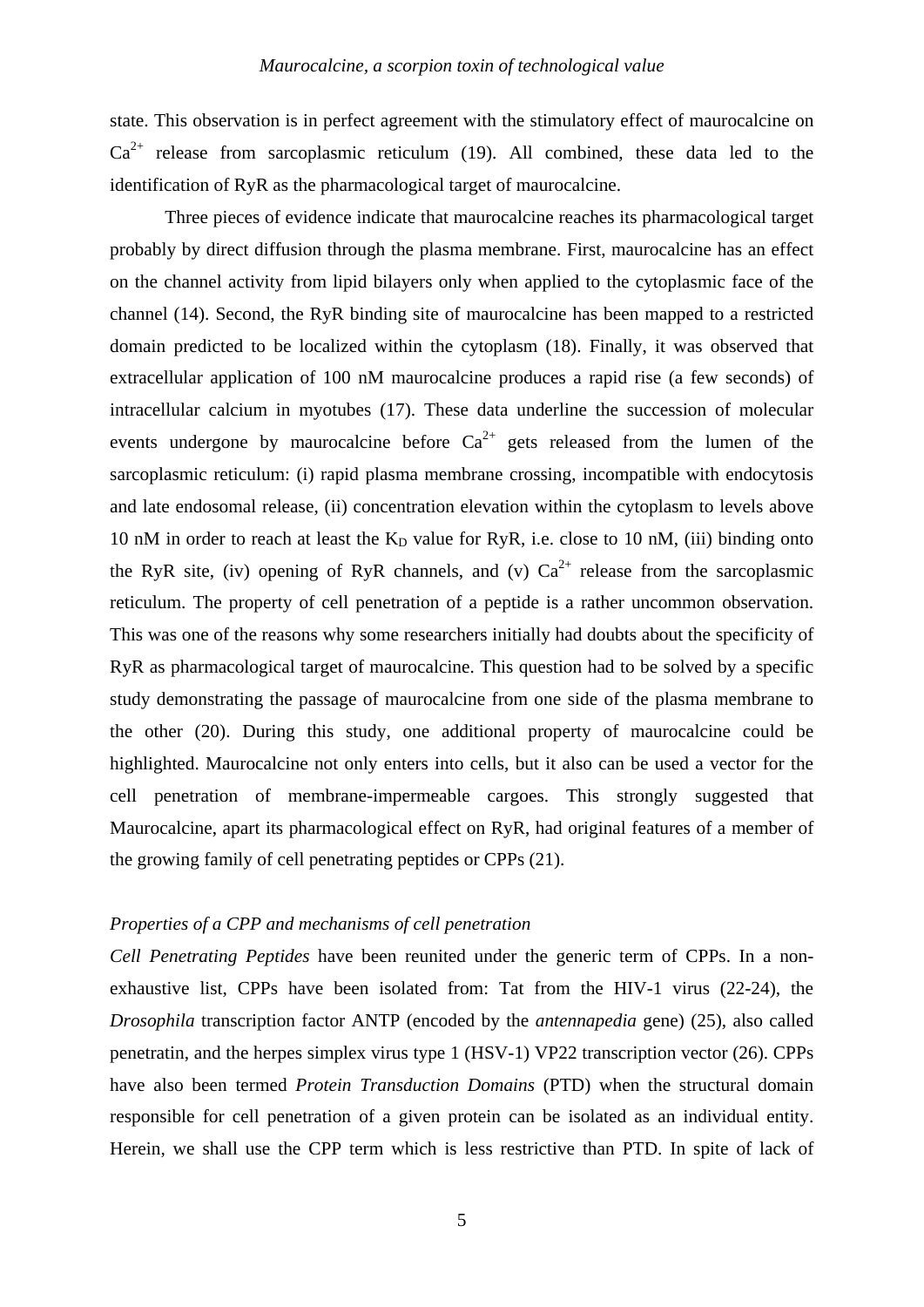sequence homology between CPPs, these peptides possess a certain number of common functional features that are worth describing.

- 1- Structure-activities studies, in particular for Tat, indicated an important role for basic amino acids in transduction and led to the discovery that arginine-rich and synthetic homopoly-arginines were efficient cell penetrating vectors (22,27,28). Although the efficacy of poly-arginine peptides was shown to relate to a minimum number of 9 arginine residues, additional features appeared to be important as the guanidinium group of the arginine residue itself (28,29). Demonstration that amphipathic model peptides were good transducers points out that penetration may also depend of the spatial separation of hydrophobic and positively charged residues (30,31). Many other CPPs have since then be produced that possess little in common at the amino acid sequence level but share this peculiar global positive charge which is required for cell penetration (21).
- 2- CPPs are small peptides, generally not exceeding 20 amino acids. However, since they can be put in fusion to larger proteins to favor their cell penetration and that many CPPs are longer PTDs issued from natural proteins, this length issue is in fact more important for commercial and technical reasons. It is indeed easier to synthesize and handle small peptides, than larger ones. For many applications, especially *in vivo* one, it is highly desirable to bring the costs of peptide synthesis down when large scale production is envisioned. This economic value was a strong factor in the development of poly-arginine peptides as peptide carriers (29). The effect of CPP size minimization on its efficacy for cargo cell penetration is however poorly apprehended.
- 3- Generally, CPPs lack cell selectivity. They can thus enter numerous cell types (22,30,32). This is an interesting issue since it hints to the universality of the cellular mechanisms that preside to the cell penetration of CPPs. It also indicates that CPPs are poor cell targeting compounds besides being excellent vectors for the cell penetration. They can't be used for cell target discrimination between a neuron or a glial cell for instance. Although it appears that CPPs can enter many different cell types, a quantitative comparison of the efficacy of penetration in various cell types would probably reveal some differences that might be worth investigating by adequate structure/function studies. A recent systematic evaluation by *in vivo* confocal microscopy of the transduction of fluorescent oligo-arginines has showed that difference of penetration between D- and L-forms of peptides was highly variable between cell types (33).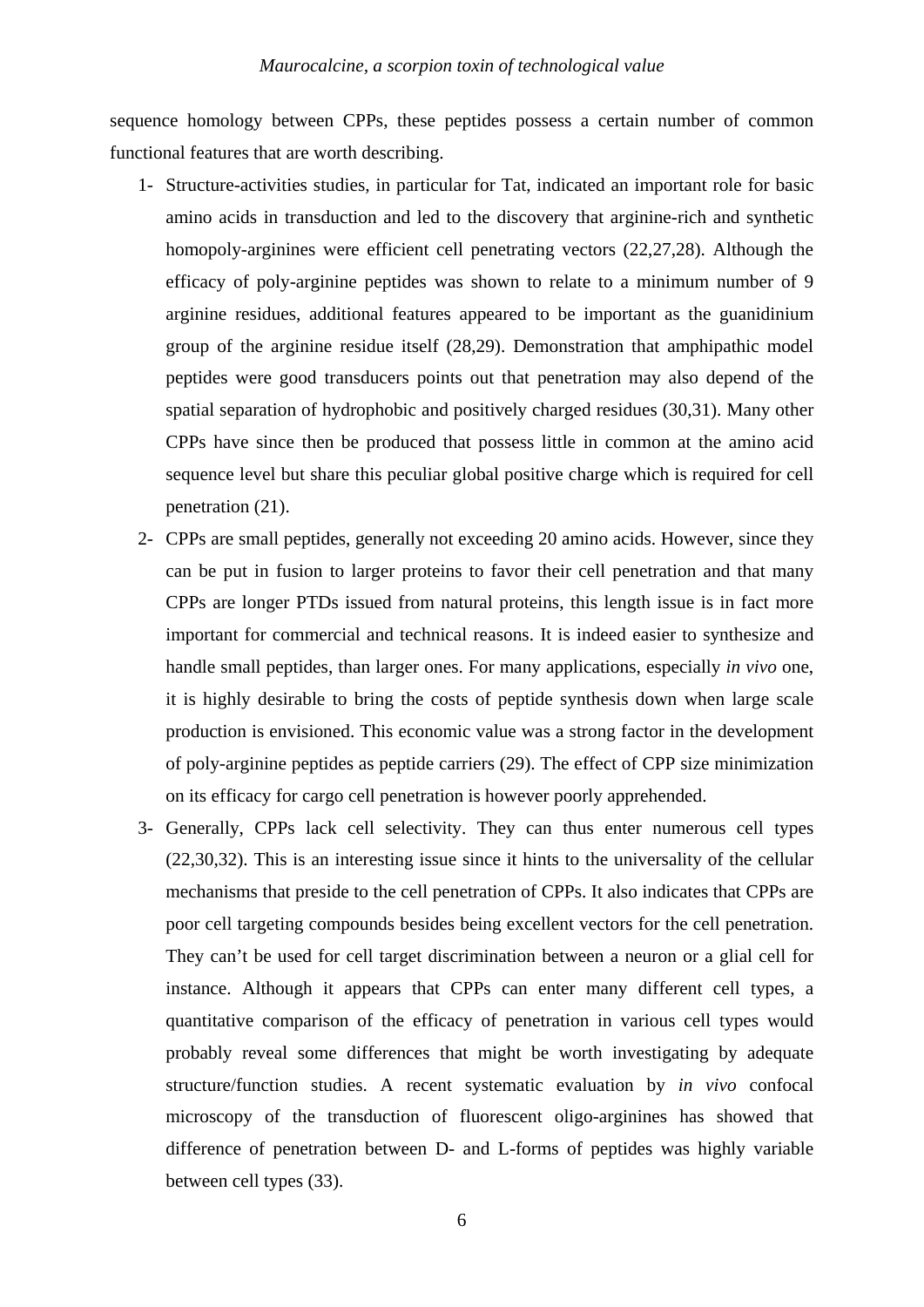- 4- CPPs enter rapidly into cells. They do this efficiently and at weak concentrations. Cell penetration within a few minutes is a common observation, although quantitatively, this penetration can occur over longer periods of time, commonly a few hours before it reaches saturation. CPPs are also extremely efficient in that they penetrate into 100% of a given cell type. This is an important property hardly matched by other vectors. Finally, CCPs penetrate into cells at low concentrations, i.e. at micromolar concentrations and more rarely at submicromolar concentrations. Effective penetration at low concentrations ensures that reasonable quantities of peptides are used for any given application. This matter is essential, not just because of costs considerations, but also because of toxicity issues. The most effective cell penetrating concentration ought to be correlated with the minimal concentration that induces cell toxicity, in particular for vector applications. This index high transduction/low toxicity is however poorly defined for each known CPP to date, as it may vary with the application pursued. It will also depend of the CPPs stability inside cells, a criteria which is seldom address at the same time (33).
- 5- The cell penetration of CPPs does not require any specific membrane receptor. This has been proven for many CPPs since optical CPP stereoisomers, made of D-amino acids instead of the natural L-amino acids, are at least as efficient as their Lcounterparts in crossing the plasma membrane (29,30). This lack of dependence on membrane receptors is further highlighted by the lack of structural similarities between the various CPPs identified so far. This does not mean of course that CPPs do no interact with any membrane component. Two types of cell surface components have been shown to interact with CPPs, glycoaminoglycans (GAGs) and negatively charged lipids (34,35). The basis of these interactions was shown to be electrostatic (36).
- 6- The initial assumption has been that CPPs do not require metabolic energy for cell entry (37). Evidence for this comes from experiments in which CCP cell entry was preserved in cells maintained at 4°C (20) or in the presence of metabolic inhibitors (38). This property is however a hotly debated question because the metabolicdependence or –independence of the cell penetration of CPPs is intimately linked to the mechanical view of cell penetration (39). Although methodological problems have been uncovered in analyzing cell penetration, several mechanisms of penetration have been proposed (40-43). In one process, penetration involves a reorganization of the plasma membrane which allows the peptide to move from the extracellular face of the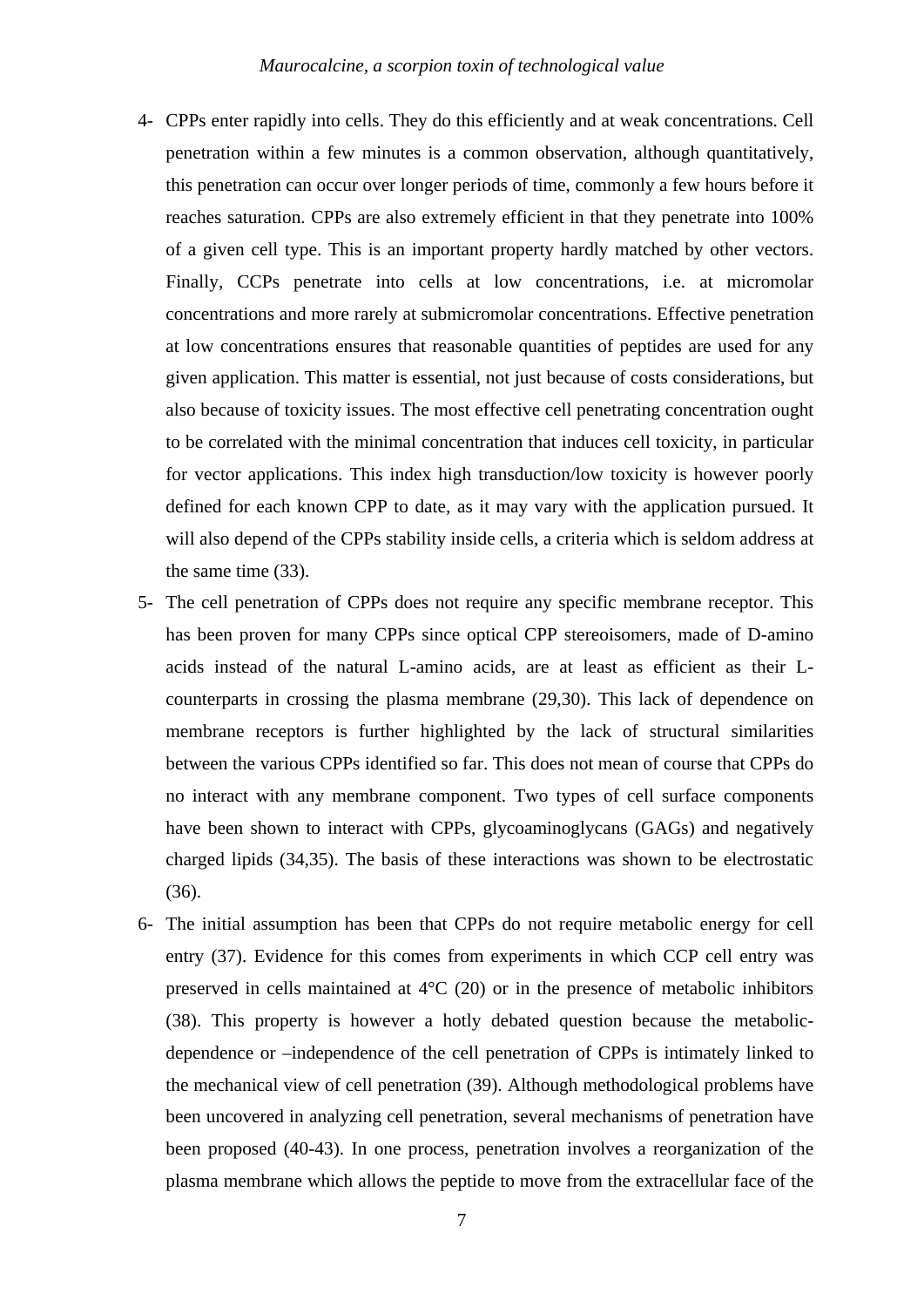membrane to the intracellular one (44). By this mechanism, the peptide gets freely into the cytoplasm and makes CPPs valuable to deliver cargos targeted to soluble proteins, a challenge for many therapeutic applications (45). In another route to cell interior, many CPPs follow an endocytotic route, a process which requires energy (46). The type of endocytosis (macropinocytosis, clathrin-dependent, caveolin-dependent, or clathrin- and caveolin-independent) depends on cell type, CPP sequence, and cargo nature (47). In this case, CPPs mainly end up into late endosomes and are therefore still separated from the cytoplasm by a lipid membrane. Various experimental strategies are therefore pursued to favor the leakage of the CPP and attached cargo from the late endosomes to the cytoplasm (pH sensitive constructs, or addition of the lysosomotropic reagent chloroquine (48)). So far, three compartments are known to accumulate CPPs: endosomes, cytoplasm, and nucleus. Mitochondria for instance are not affected (46,49).

- 7- The foremost important property of CPPs is their ability to behave as vectors for a great variety of cargoes, all reputed for their inability to penetrate into cells by themselves (21,50). Most CPPs have no cell properties on their own, so their chemical coupling to functional entities of biological significance is highly desirable. The variety of cargoes, both in nature and in size, which have been coupled to CPPs and shown to enter into cells is simply amazing. So far, successful cell entry of DNA plasmids or mimics (51,52), oligonucleotides such as antisense, si or shRNA (53-55), peptide nucleic acids (PNA) (56), peptides, proteins (57), drugs (58), and nanoparticles (59) have been reported. New applications are emerging at an astonishing rate into the field of basic research, therapeutics (60), technology or medical imaging (61). CPPs can also be coupled to multiple cargoes in order to develop multitask functional complexes, for instance for therapy and imaging applications (62). The versatility of cargo nature obviously opens an unprecedented number of applications hardly matched by other cell delivery systems such as viruses or liposomes.
- 8- One last property displayed by some CPPs is their ability to deliver cargoes through the blood brain barrier, which also opens unprecedented possibilities for vector applications in neurosciences (63). The universality of this property for all CPPs, like the metabolic-dependence, has not yet been established.

*Maurocalcine behaves as a CPP – Structural and functional evidences*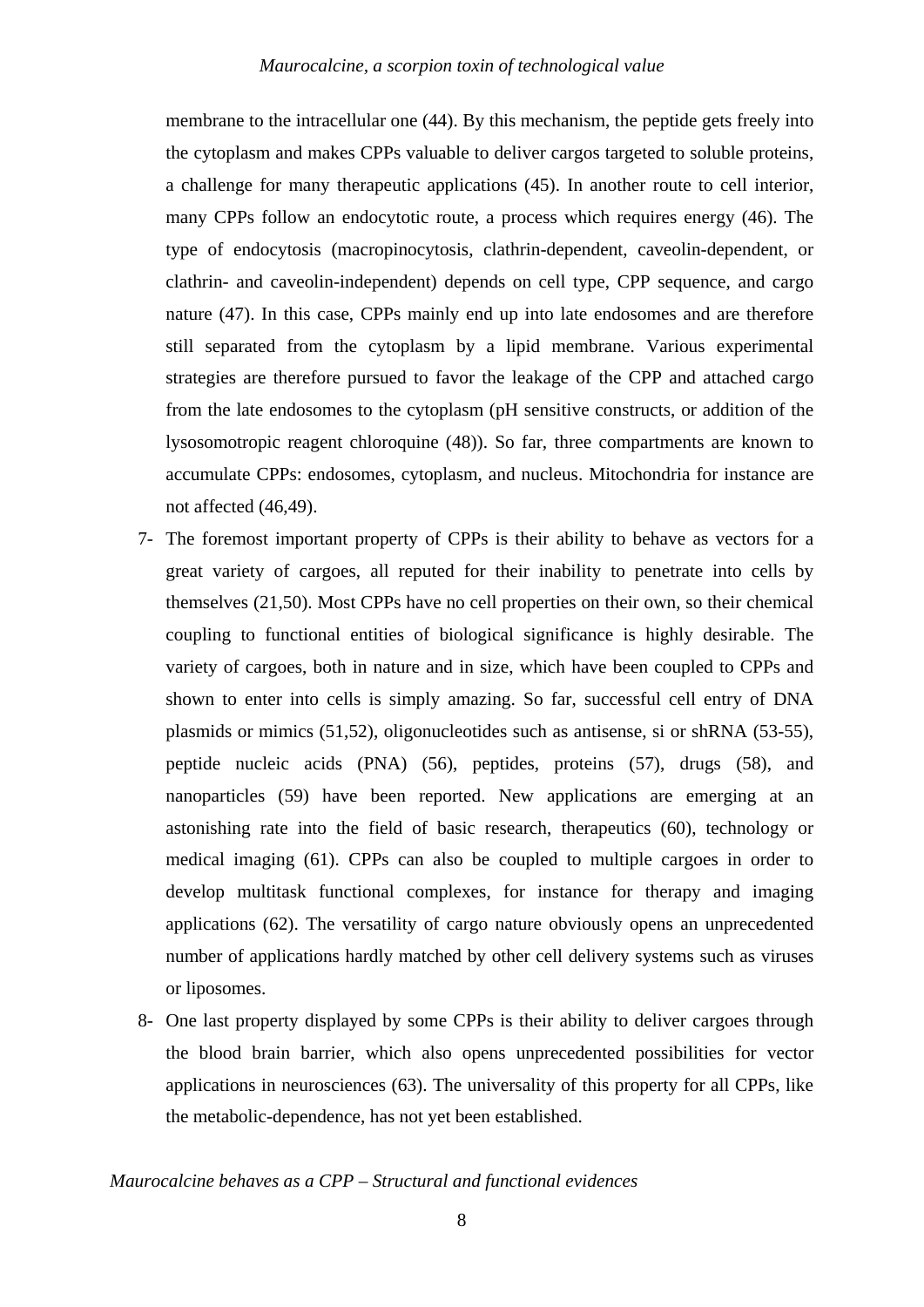#### 1- Structural evidences

The 3-D solution structure of maurocalcine was determined by  ${}^{1}$ H-NMR in 2000 (11). The peptide folds according to an inhibitor cysteine knot (ICK in short) also found in other peptides active on calcium channels such as ω-conotoxin GVIA that targets voltagedependent N-type  $Ca^{2+}$  channels (64). With the characterization of this structure, it turned out to represent the first example of a scorpion toxin with an ICK fold (11). A careful examination of the electrostatic surface of maurocalcine reveals that the peptide is folded in such a manner that most of its basic residues are oriented towards one face of the molecule (**Figure 2**). Conversely, the other face of the molecule is hydrophobic indicating a strong dipole moment capable of orienting the peptide. The polarization of positive charge distribution of the peptide is a feature shared by several other peptides that have the ability to penetrate into cells (20).

#### 2- Functional evidences

The very first proof that maurocalcine could act as a cell penetrating peptide came from a specific study in which a biotinylated derivative of maurocalcine was synthesized (20). Biotin is a convenient label since it can bind avidin or streptavidin. Biotinylated maurocalcine was coupled to a fluorescent derivative of streptavidin and the complex was assayed for cell penetration by direct incubation with a variety of cells. Intracellular accumulation of fluorescence and cell distribution of this fluorescence were followed by confocal microscopy, whereas the intensity of fluorescence was determined more quantitatively by fluorescenceactivated cell sorting (FACS). According to these studies, maurocalcine-coupled fluorescent streptavidin has the ability to enter into all types of cells maintained in culture, including cell lines such as HEK293 cells, normal and glycosaminoglycan-deficient CHO cells, MCF7 cells, MDA-MB 231 cells and differentiated and non-differentiated myogenic L6 cells, or primary cultured cells, such as hippocampal CA1 neurons, dorsal root ganglion cells, astrocytes, and myotubes (20,65,66). An example of such a penetration is shown for a CA1 neuron maintained in culture (**Figure 3**). It is obvious from this example that the fluorescence distributes in all compartments of the neurons, including neurites. As expected for a CPP, cell penetration of streptavidin occurs in 100% of the cells in culture (**Figure 4**). The homogeneity of the cellular response to cell penetration by a CPP is an important asset in vector applications. Along with the fact that many cell types are concerned by cell penetration, it points to a great conservation of cellular mechanisms for peptide entry. Such a preservation of mechanisms is most likely due to the presence of well-conserved cell surface components that are required for CPP cell interaction and penetration.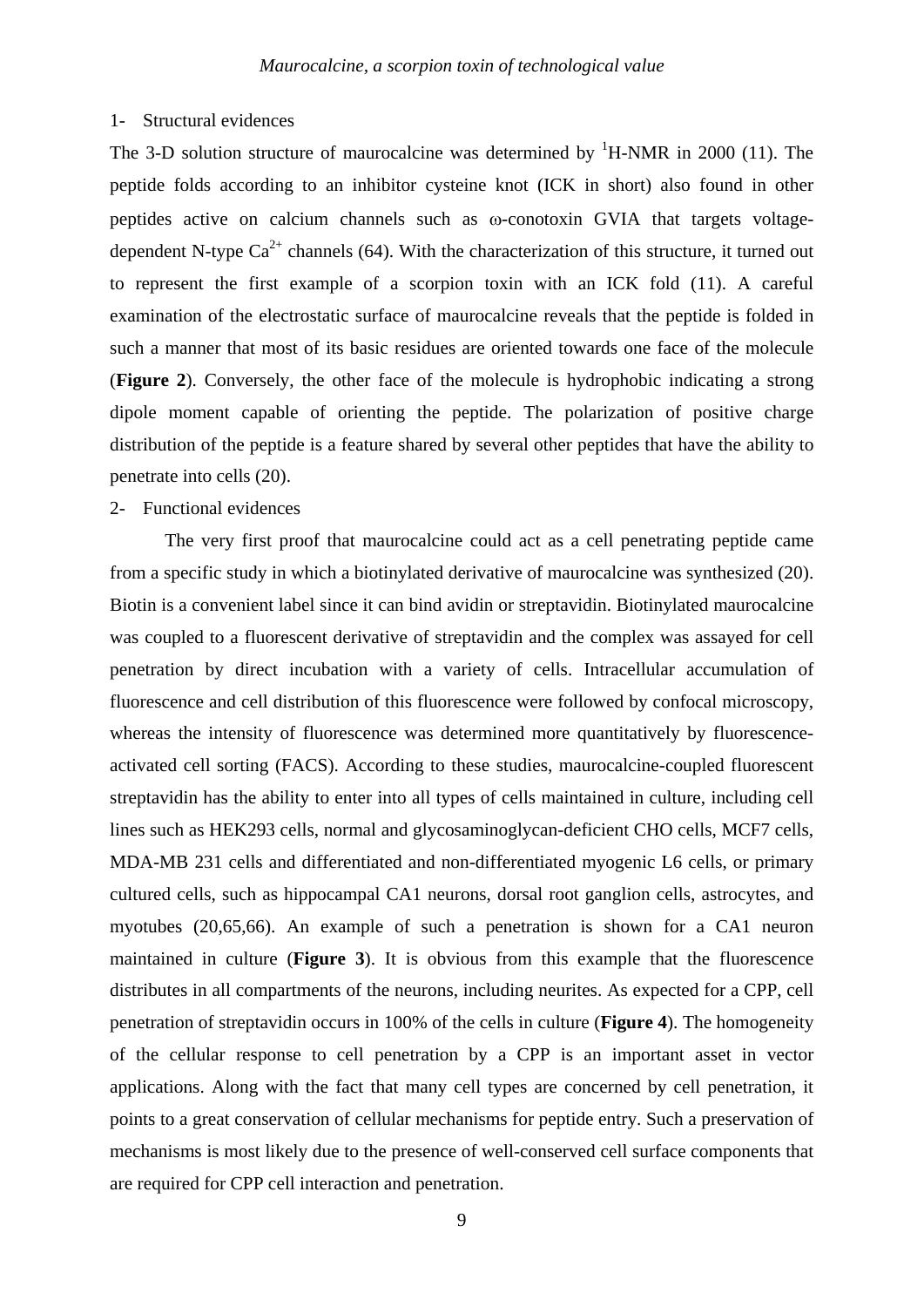The cell penetration of maurocalcine/streptavidin complexes is rapid since halfsaturation in the cytoplasm is produced within 20 minutes (20). These values ought to be considered with caution however since the kinetics of cell penetration of maurocalcine is dependent on the nature of the cargo attached to it. Extracellular applications of free maurocalcine to myotubes produce a rise in intracellular calcium within seconds indicating that the real kinetics of cell entry of the vector is probably much faster when it is not coupled to any cargo. Thus, this parameter requires further evaluation once the design of novel fluorescent or radioactive analogues of maurocalcine will be achieved. Efforts are underway to evaluate the properties of an iodinated derivative of maurocalcine  $(I^{125}I]-Tyr$ -maurocalcine for quantitative purposes) or of an FITC-maurocalcine (for confocal microscopy analyses). Preliminary observations indicate that cell penetration of  $\int_0^{125} I$ ]-Tyr-maurocalcine is faster than maurocalcine/streptavidin complexes (unpublished observations).

Concerning maurocalcine/streptavidin complexes, the cell distribution of the penetrating complex follows a temporal gradient with the plasma membrane being the first locus of distribution, followed by endosomal compartments (67) and the cytoplasm (20). Subsequently, some nuclear distribution can be observed also but at a fractional level of the total penetration. This point needs clarification since the initial studies were performed with fixed cells instead of living material and the fixation procedure is now known to affect the observed distribution of CPPs (38). The cell distribution of intracellular maurocalcine cannot be dissociated from the mechanisms of cell uptake of the peptide. Two potential routes of diffusion of maurocalcine into the cytoplasm need to be investigated: (i) one that occurs through macropinocytosis with a subsequent slow and incomplete release from late endosomes to the cytoplasm, as shown for PDX-1 protein (68), and (ii) another one through direct translocation. The latter one is the favoured mechanism to rationally explain why and how extracellular application of maurocalcine to cells can produce such a rapid rise (a few seconds) in intracellular calcium (which can only occur through binding of maurocalcine to a cytoplasmic binding site of RyR). Translocation can possibly occur within seconds, but macropinocytosis and endosomal escape, not. FITC-maurocalcine appears to be exclusively distributed in the cytoplasm and this is also the case for a maurocalcine-cys-cys-peptide or a maurocalcine-maleimide-cys-nanoparticle complex (unpublished observations). In contrast, a major fraction of streptavidin-conjugated maurocalcine is taken up by macropinocytosis, at least in CHO cells (67), and a smaller fraction appears to be distributed outside late endosomes, mainly in the cytoplasm (20). The question remains whether this cytoplasmic distribution of maurocalcine/streptavidin complex results from translocation or from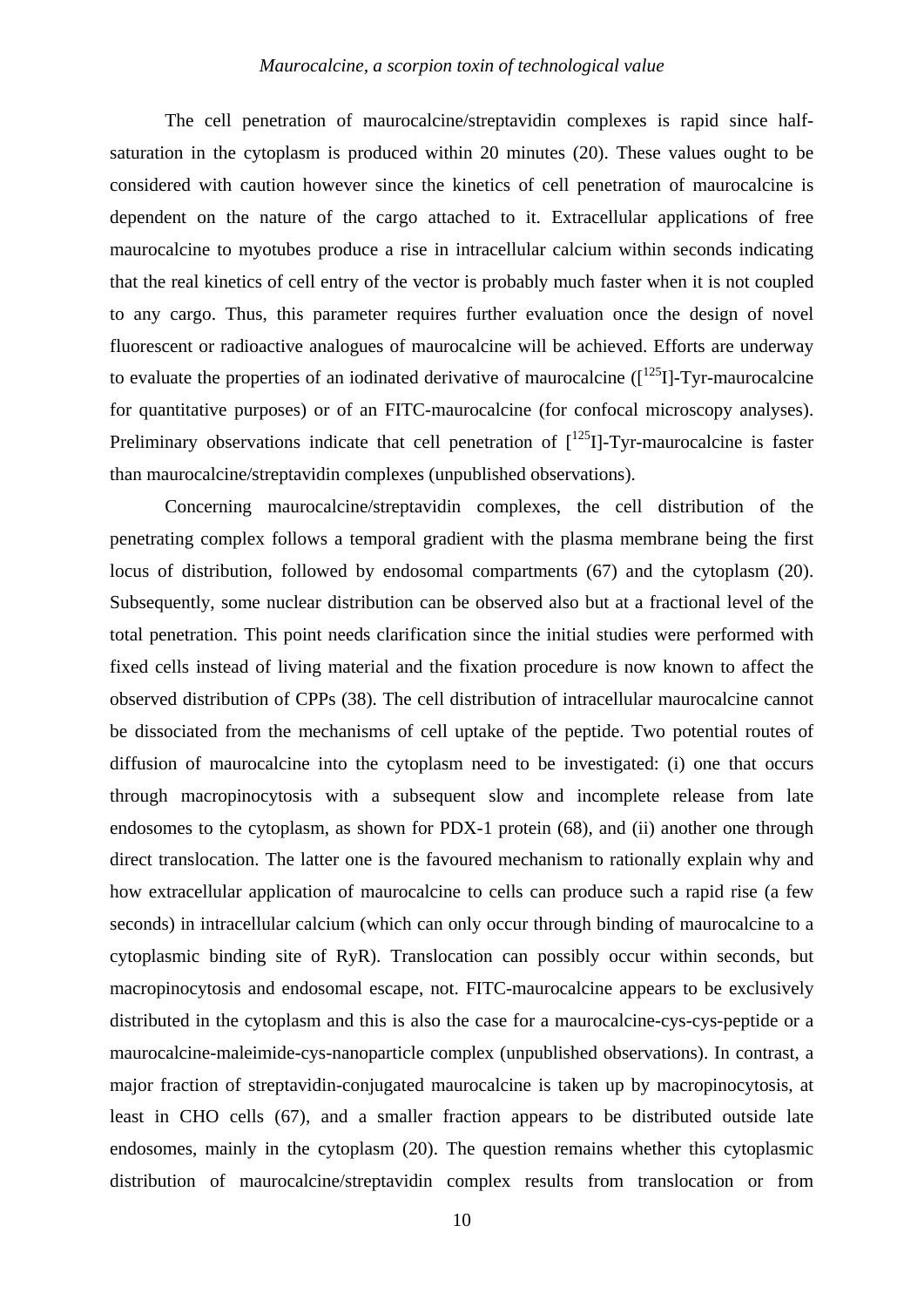endosomal escape. The fact that penetration of maurocalcine/streptavidin is observed when cells are incubated at  $4^{\circ}C$  (65), at a temperature at which endocytosis is blocked, is an indication that cell translocation may contribute to a fraction of the penetration of the complex. Obviously, a point that will merit a closer look is the impact of cargo nature on the mechanism of cell entry. The basic idea that seems to progressively emerge from studying maurocalcine's properties is that translocation is involved in the absence of a cargo or when the peptide is conjugated to small cargoes, whereas, on the contrary, endocytosis is the main route of entry if the cargoes are of larger size or possess some yet unidentified physicochemical property incompatible with translocation.

Maurocalcine penetration is observed at concentrations as low as 10 nM and reaches saturation for concentrations close to  $1 \mu M$  (65). Half-effects have been observed around 500 nM, but some maurocalcine analogues (i.e. maurocalcine E12A) display maximal penetration at 100 nM, making them the best CPPs known to date. Maurocalcine interacts both with GAGs (67) and several negatively charged lipids (65). Interaction was detected with heparin, heparin sulphate, and chondroitin sulphate. Incubating maurocalcine with soluble GAGs can inhibit up to 80% of the cell uptake of maurocalcine for two reasons: (i) soluble GAGs screen the positive charges of maurocalcine required for cell entry, and (ii) they compete for the interaction of maurocalcine with cell surface bounds GAGs. Interactions with GAGs are however not totally required for cell entry of maurocalcine since penetration is partially preserved in GAG-deficient CHO cells. However, GAGs contribute to cell penetration at the quantitative level by increasing the total amount of the cargo that enters into cells. Concerning lipids, interactions have been observed with gangliosides, such as GD3 (disialoganglioside NeuAcα2-8NeuAcα2-3Galβ1-4Glcβ1-Cer), phosphatidylinositol (PtdIns)(3)P, PtdIns(4)P, and PtdIns(5)P), phosphatidic acid and sulfatide, and more weakly with lysophosphatidic acid, PtdIns(3,5)P2 and phosphatidylserine. These interactions all take place with affinities in the submicromolar range (100 to 500 nM, lipids) to the low micromolar one (1-5  $\mu$ M, GAGs). Because of the multiplicity of the intervening players, it is extremely difficult to precisely identify the cellular component(s) that contribute(s) the most to the cell entry of CPPs. This is also the case for maurocalcine. Obviously, the identification of these components would tremendously help the design of more efficient CPPs. This avenue of research definitively merits greater attention than it has so far. For the time being however, the preliminary results indicate that measuring binding affinities of maurocalcine or its analogues for cellular components is already an important route of investigation to develop new CPP analogues that penetrate at lower concentrations and with greater efficacies. Using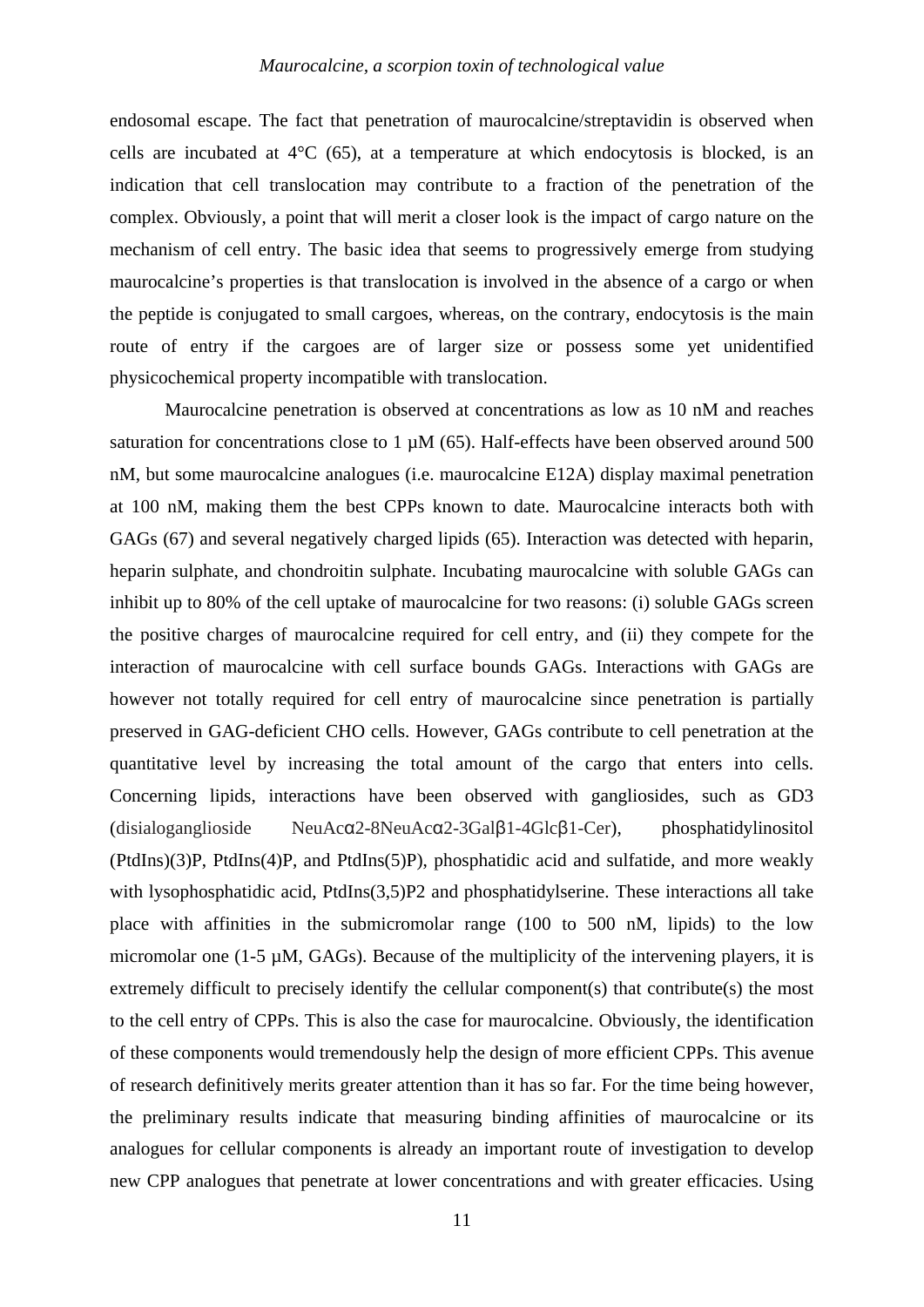#### *Maurocalcine, a scorpion toxin of technological value*

this methodology, it was determined that maurocalcine K20A interacts with weaker affinities on both GAGs and lipids and hence requires higher concentrations for cell penetration. Conversely, maurocalcine E12A was found to penetrate far better than maurocalcine itself because of its greater binding affinities for lipids. Thus, the precise identification of the key cellular components required for the cell penetration of maurocalcine will certainly help the design of still better cell-penetrating analogues.

Finally, an important observation is that maurocalcine shows almost no sign of cell toxicity as assessed by iodide propidium cell incorporation or an MTT cell survival assay (65,66). This toxicity can reach 20% when maurocalcine is assayed on primary cultures of neurons for 24 hours, thus far longer than the time required for cell penetration. This effect might be linked to the pharmacological impact of maurocalcine on neuronal RyR. Among the various analogues of maurocalcine designed so far, most appear far better than maurocalcine with regard to toxicity levels, probably because of modulation in pharmacological efficacy. Many analogues for instance show absolutely no toxicity after 24 hours of incubation with neurons and at concentrations up to  $10 \mu M$ . The rather small cell toxicity of these analogues means that maurocalcine derivatives have excellent concentration ratio [cell penetration]/[cell toxicity] indexes. According to our analyses, they have the best indexes known so far for CPPs, at least when compared to penetratin, Tat or poly-R (unpublished data).

These studies are not exhaustive and much remains to be done to characterize the properties of maurocalcine, but these data are sufficiently conclusive to indicate that maurocalcine is a novel class of CPP molecule. Since it has homology with imperatoxin A, hemicalcin, and opicalcine 1 and 2, there are strong suspicions that these toxins may also be used as CPPs. These peptides can differ by the nature of the amino acid residues at only seven different positions, but the differences observed all respect a fixed number of positively charged residues (12 over the 33 amino acids). The net positive charge of these peptides is  $+8$ , a value globally conferred by lysine residues since arginine residues are mainly involved in electrostatic interactions with Glu or Asp residues. Variable positions 1 and 4 (respectively, amino acids 9 and 14) are interchangeable for one positively charged residue (Arg at position 1 or Lys at position 4). Similarly, variable positions 2 and 3 (respectively amino acids 12 and 13) are interchangeable for one negatively charged residue (Glu at position 2 and Asp at position 3). The impact of these variations on pharmacological and cell penetration properties still needs to be assessed. The sequence alignment of these toxins indicates that the extent of amino acid sequence variability undergone by this family of peptides is limited. In fact, these peptides respect three principal property constraints: (i) cell penetration, (ii) sequence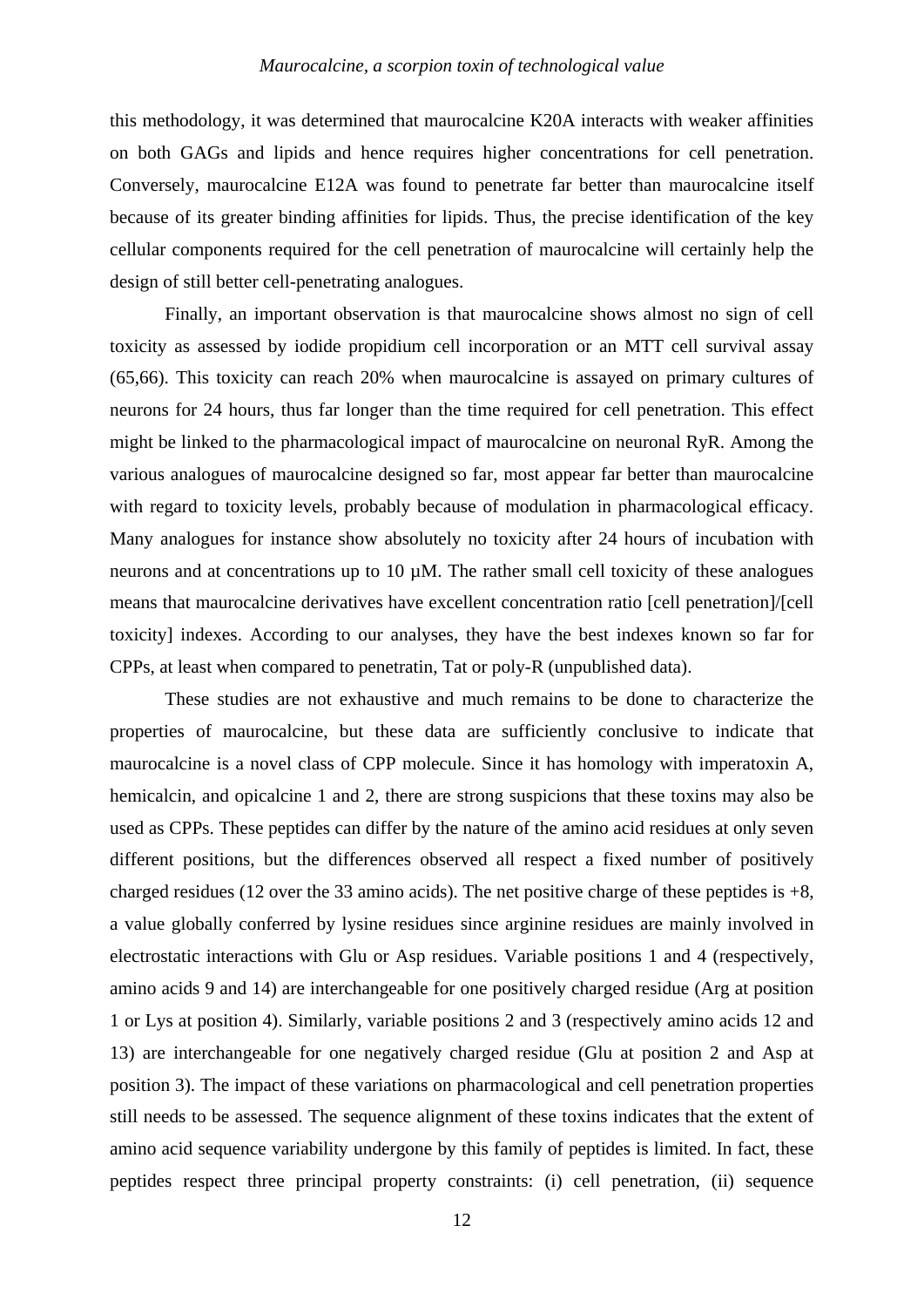homology with a domain derived from a voltage-dependent calcium channel (17) (see chapter on the pharmacological properties of maurocalcine), and (iii) RyR binding and activation. Preserving all these criteria leaves little room for excessive sequence variation, but opens exciting research avenues for structure-function studies aimed at dissecting and isolating each function of these peptides. The existence of natural structural analogues of maurocalcine opens the route to new research programs aimed at discovering novel CPP molecules in the incredible rich sources of peptides that are venoms. Several strategies will be pursued: (i) determining novel toxins active on RyR by affinity column purification, (ii) screening for peptides that can enter into cells, and (iii) purifying peptides from venoms based on their basic nature. There are no doubts that many more peptide will be discovered in the future, all possessing technological potential for interesting applications. However, since toxin peptides are generally active on pharmacological targets, it is also important to perform an extensive structure-function research program aimed at dissociating the cell penetration property from the pharmacological one. Here is what has been performed for maurocalcine so far.

# *Deriving new CPP analogues from maurocalcine in order to avoid pharmacological activity*

Using a venomous toxin as a vector for biological or technological applications has one obvious drawback: because of its associated pharmacological activity, it just can't be used in its original form for these applications. Hence, a complete structure-function analysis is required to develop analogues devoid of pharmacological activity but which preserve or enhance the cell penetration properties of the original molecule. For most CPPs, this type of study was not required because many of them have no biological activity on their own. In the case of maurocalcine, this type of research program has been tremendously facilitated by the identification of the pharmacological target and effect of the peptide. Several mutated analogues of maurocalcine have been produced, most by alanine substitution of positively charged amino acid residues (17,66). These analogues were compared to the wild-type sequence for (i) structure, (ii) RyR activation, (iii) cell penetration, (iv) interaction with GAGs and lipids, and (v) cell toxicity. Various analogues were thus isolated that are of interest either for direct use a vector or that can be used as lead to develop further sophisticated vectors. Hence maurocalcine R24A is of interest despite its lower cell penetration efficacy because it has fully knocked out the pharmacological potential of the peptide. Also, maurocalcine E12A turns out as a great lead molecule for the design of novel analogues since it is the best CPP known to date in spite of its greater pharmacological activity (66). Now, two new strategies are pursued. Firstly, the production of a disulfide-less peptide that should lead to abnormal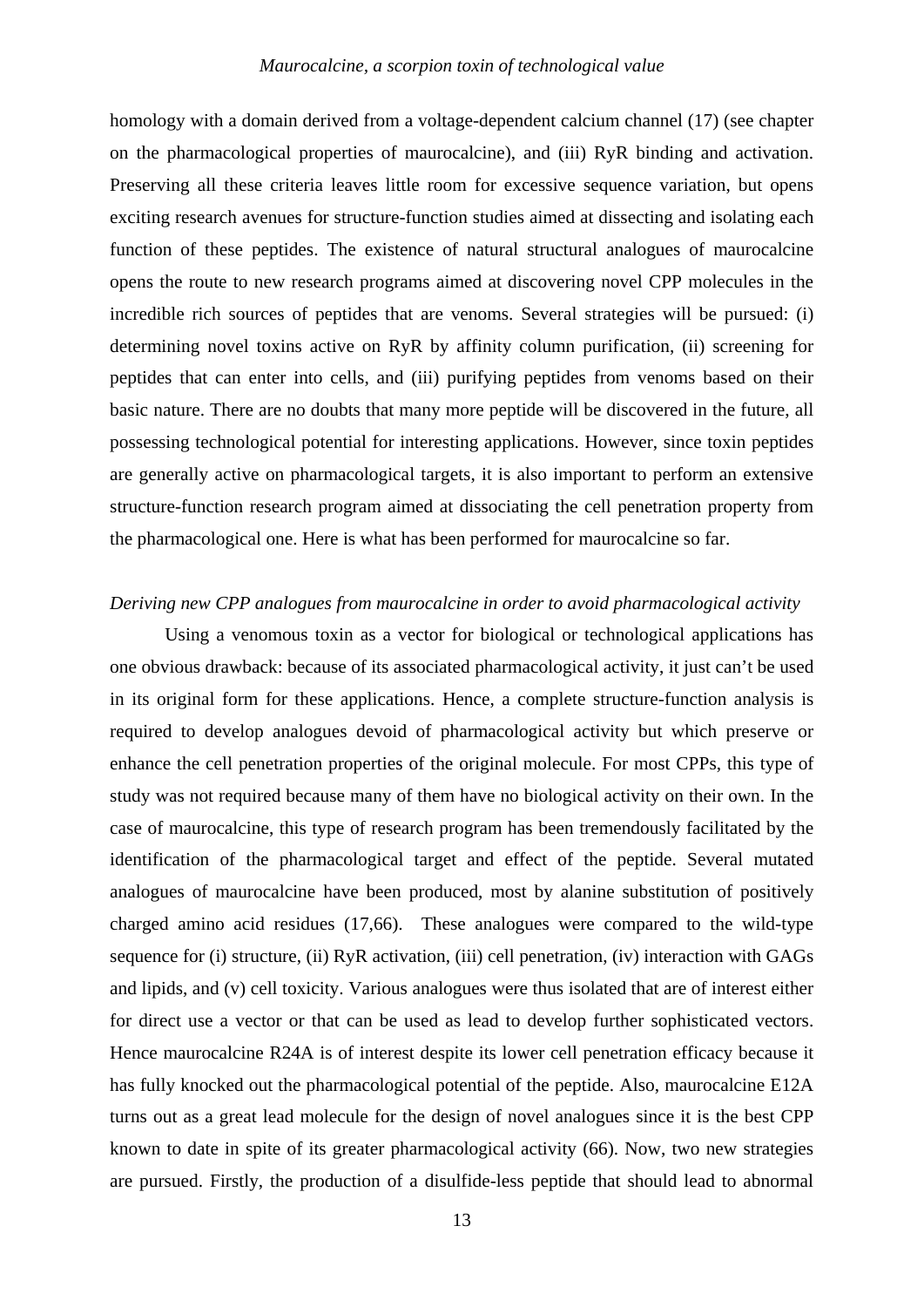#### *Maurocalcine, a scorpion toxin of technological value*

folding and impaired pharmacological activity, but that should preserve the cell penetration property. Preliminary data indicate that this is indeed the case (unpublished data). Secondly, we are in the process of producing a stereoisomer D-analogue of maurocalcine or of maurocalcine E12A that should be devoid of binding activity onto RyR, but that should fully preserve the cell penetration activity of the L-stereoisomer counterpart. Similar approaches have been used in the past for other CPPs. This research program has three benefits: (i) dissociate pharmacological and cell penetration structural determinants of maurocalcine, (ii) lead to a better understanding of the structural determinants (both maurocalcine and cell surface components) that contribute to an efficient cell penetration of maurocalcine, and (iii) produce better analogues than maurocalcine for cell penetration. In that respect, the initial goals concerning maurocalcine are already reached, but further analyses will improve our understanding of the molecular basis of cell penetration.

# *What does maurocalcine add to the field of cell penetration compared to other CPPs?*

Considering that there are several CPPs on the market with proven biological applications, the question naturally arises about the add-on value of maurocalcine. Among the disadvantages of the molecule, one could cite the fact that maurocalcine is of greater backbone length than other CPPs making it more expensive to synthesize. Beside cost considerations, it is also more difficult to produce considering that it has to fold properly and organize with three welldefined disulfide bridges. The presence of these disulfide bridges (if such an analogue should be used) makes cargo coupling based on maleimide chemistry more hazardous than if no cysteine residue is present in the peptide. These considerations being stated, there are also interesting advantages to consider in the case of maurocalcine. First, the addition of a novel CPP to the CPP list should help refining the basic structural properties shared by all CPPs for an efficient cell penetration. Second, CPPs have in common the property of cell penetration, but might well be different in their mechanisms of cell penetration. Some may rely more heavily on endocytosis such as nonaarginine (69), whereas other may depend on translocation. This is not a minor issue because depending on the type of cell penetration used by a given CPP, the applications that can be envisioned are drastically different. There are only very little applications imagined for complexes that end up in late endosomes, whereas the number of applications for translocated complexes that accumulate in the cytoplasm are unlimited. The main asset of maurocalcine on this question is that the original free vector, in its non-complexed form, should enter cells through translocation. Cargo nature and size might induce a shift in the entry pathway, from translocation to endocytosis, but this point needs to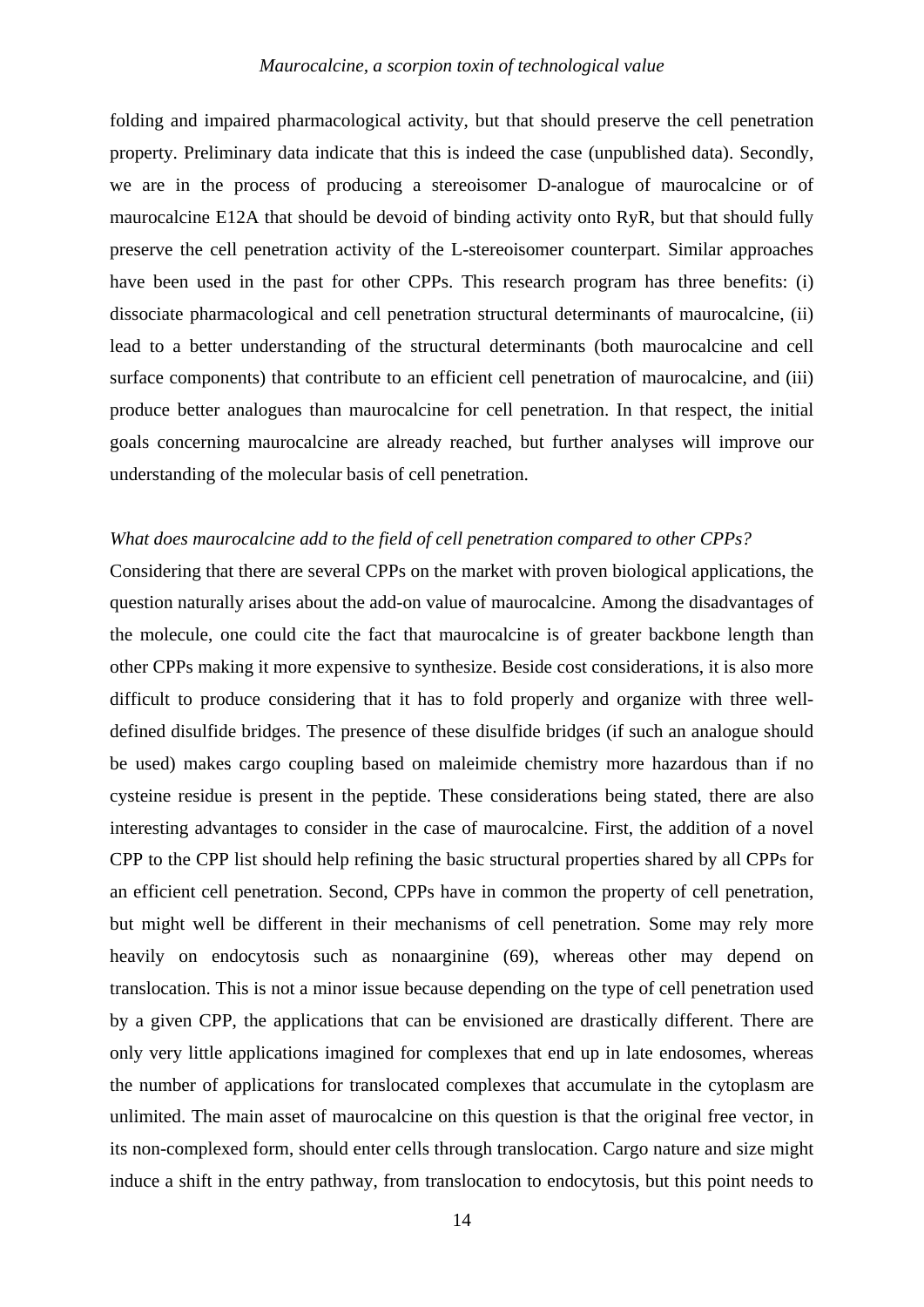be clarified with appropriate studies. In the case of Tat for instance, even the type of endocytosis appears to be influenced by cargo type (47). Third, it is true that CPPs enter into all cell types, but the preliminary evidence that we gathered is that there are cell-specific differences in the efficiency of the penetration. In our hands, maurocalcine penetrates better into glial cells than in neurons (unpublished observations). It hints to the possibility that CPPs might eventually be designed in such a way to penetrate only into desired cell targets. The observation that CPPs may interact with different glycosaminoglycans species is an indication that they may be targeted to selective tissues that express specific glycoaminoglycan patterns at their surface (35). As a proof of concept, the observation that crotamine, a snake venom CPP, presents selective cell penetration into actively dividing cells is an indication that cellselective CPPs are maybe not out of experimental reach (70,71). Fourth, cell toxicity of CPPs is an essential parameter to consider in any given application. For some CPPs, the concentration at which cell toxicity is observed is too close to the concentration required for cell penetration. We found that maurocalcine and its analogues behave quite well with regard to this issue. Fifth, disulfide bridges within toxins are required to stabilize the 3D structures of the peptides. They also contribute to a greater peptide stability, which may turn into a significant advantage for *in vivo* applications if a maurocalcine analogue is used as vector for cargo delivery into cells. For instance, the Tat CPP, that lacks disulfide bridges, was found to degrade rapidly even in the extracellular culture medium of epithelial cells (72). This point will be investigated in details when an adequate maurocalcine vector will be developed for versatile applications. Finally, thorough comparisons between CPPs need to be performed on several other essential issues which are for instance: (i) *in vivo* distribution (i.e., do they all cross the blood brain-barrier?), (ii) intracellular concentrations reached (what kind of intracellular concentration of each CPP is really found in cells and in what compartment?), (iii) *in vivo* toxicity, and (iv) *in vivo* pharmacokinetics.

# *Upcoming questions*

One question appears crucially important for the development of novel vector-based applications: what kind of intracellular concentration does maurocalcine reach within the cell? Extracellular application of 100 nM maurocalcine on myotubes produces calcium release within seconds through activation of intracellular RyR. Since the  $K_d$  of maurocalcine for RyR is in the 10-20 nM range, these data suggest that maurocalcine very rapidly reaches these concentrations inside the cell (20). Such a rapid rise may indicate that the final concentration of maurocalcine in cells might get close to 100 nM or maybe higher. A first rapid estimation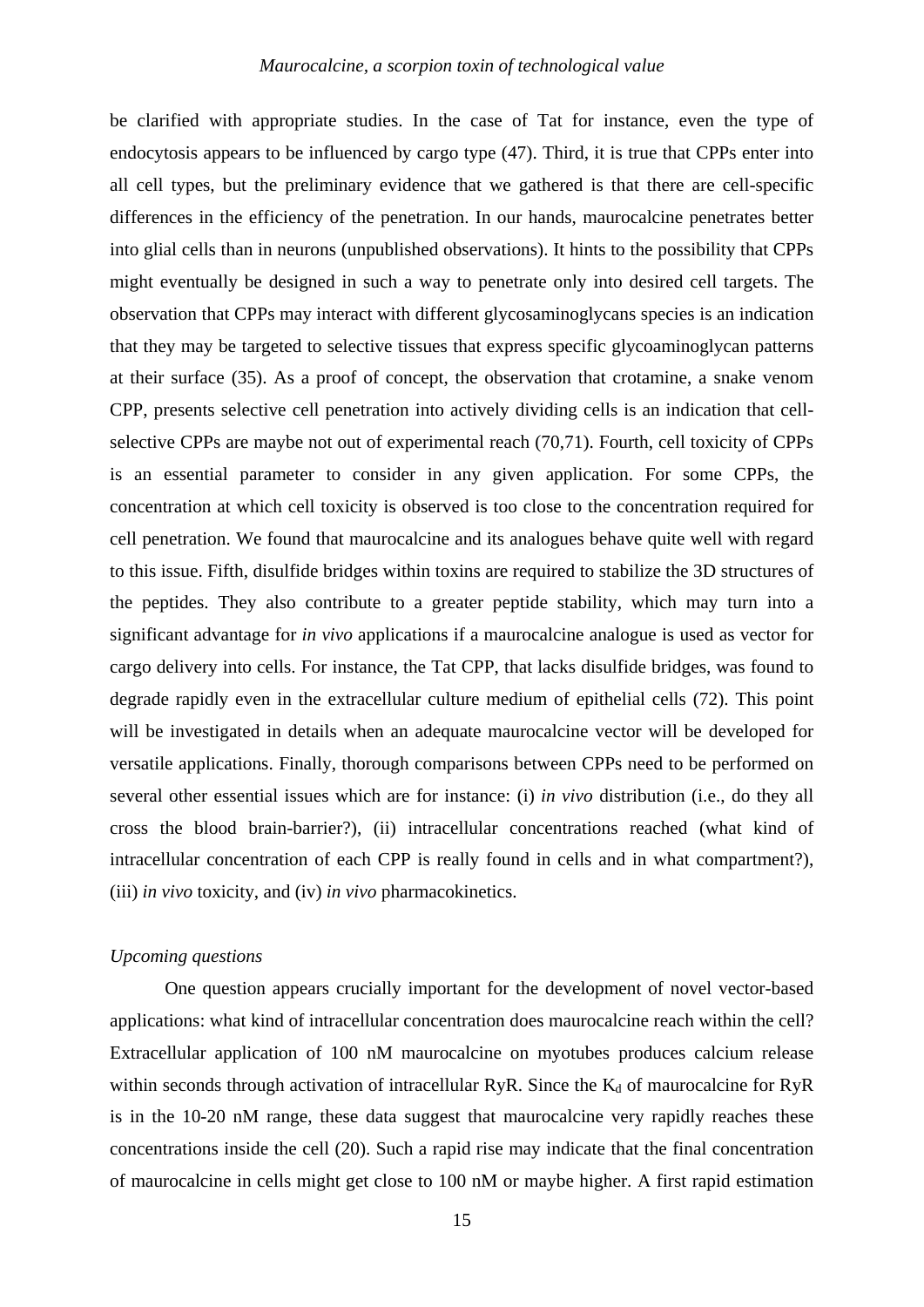#### *Maurocalcine, a scorpion toxin of technological value*

using  $\int_1^{125}$ I]-Tyr-maurocalcine lead us to conclude that the final concentration of maurocalcine within cells is 30-fold that of the original concentration (unpublished observation). Why would cells concentrate to this extent maurocalcine? All cells are negatively charged at the inner surface of the plasma membrane which represents an electrical force for positively charged molecules. Like other CPPs, maurocalcine is positively charged. If translocation is the route of entry of maurocalcine, then the peptide may be driven by two factors: (i) the concentration ratio, and (ii) the membrane potential of the cell. Like for ions, equilibrium in the fluxes of entry and exit may be found at the Nernst equilibrium potential of maurocalcine which is presumably quite high (above 50 mV). Predicatively, depolarizing the membrane potential of cells should decrease maurocalcine entry because it may rely only on the concentration gradient. This was indeed observed to some extent for the maurocalcine/streptavidin complex (65). A similar study needs to be performed with  $\left[1^{25}I\right]$ -Tyr-maurocalcine to be more conclusive because this molecule is more likely to undergo translocation than the maurocalcine/streptavidin complex. Translocation is the preferred route of entry for maurocalcine if we envision developing specific applications. It ensures sufficient concentrations of the cargo and greater chance for nuclear delivery also. It was found that a doxorubicin-maurocalcine chimera molecule has antitumor activity on doxorubicin-resistant cells consistent with a nuclear function of doxorubicin, albeit the vast majority of the molecule is found in the cytoplasm (unpublished observations). If the route of cell entry is influenced by cargo nature (73), then the matter of maurocalcine/cargo concentration will need to be examined for each application. It is difficult to envision that endocytosis may lead to similar concentrations than translocation. In that case, it will also be necessary to exmine the fraction of penetrated complexes that has the chance to escape and reach the cytoplasm or the nucleus. Sometimes, this escape is so minimal that even oligonucleotide-based cell applications are impossible without a more drastic drug-induced endosomal rupture (48). Yet, on other occasions, this tiny amount might be sufficient for other biological applications, such as plasmid delivery (51).

# *What kind of research program can be developed with an efficient cell-penetrating maurocalcine analogue?*

The number of applications that can be developed with CPPs is simply astonishing and limited only by imagination. For the purpose of illustration, one example is shown using maurocalcine as vector for the delivery of nanoparticules within cells (**Figure 5**). Nanoparticles are envisioned for many technological applications. They may serve as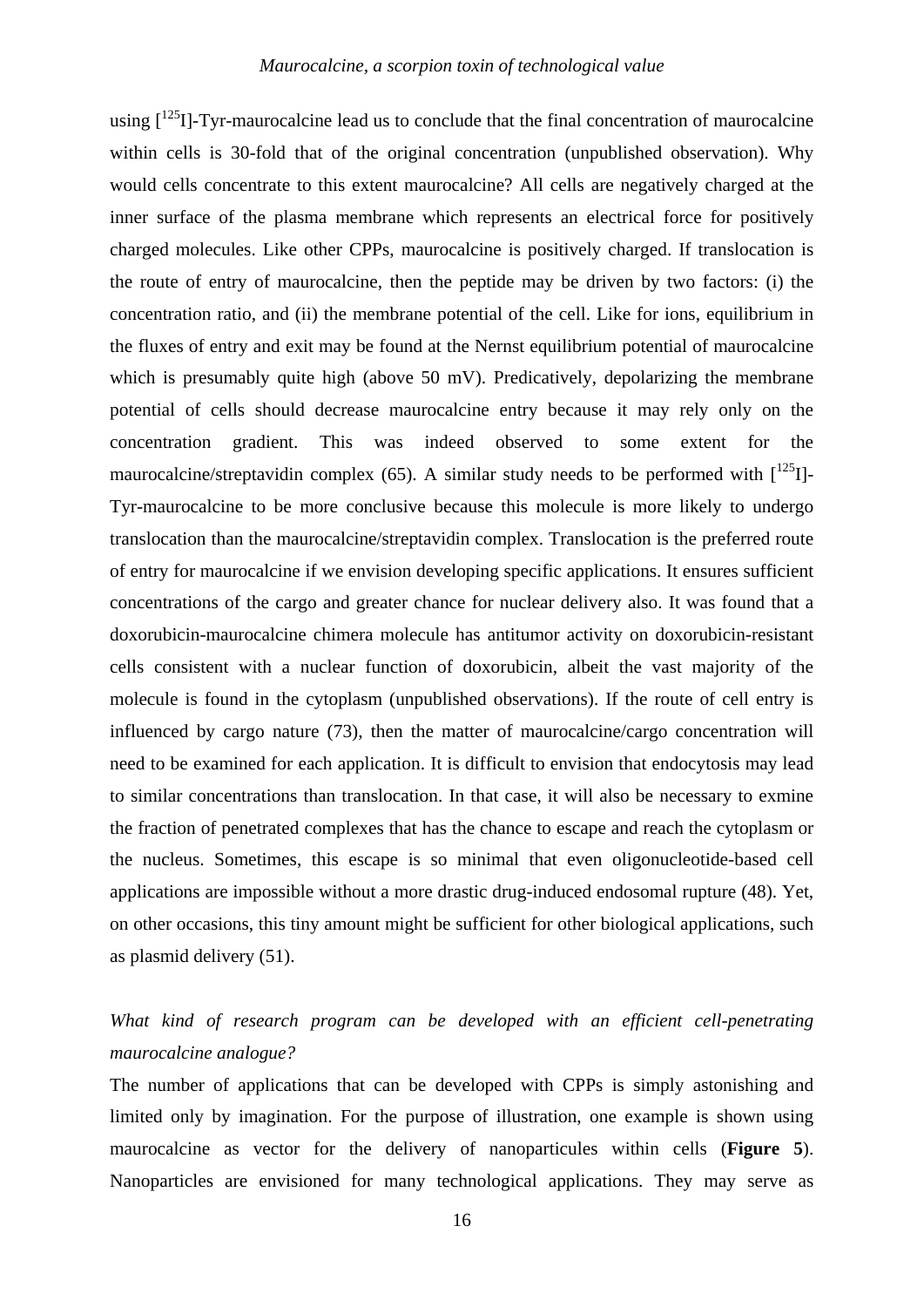platforms for the simultaneous chemical attachment of several ligands of biological interest. Many original applications can now be envisioned for maurocalcine. For instance, the peptide may help liposomal-induced drug delivery into cells, as observed for Tat and penetratin (59). It can be envisioned for the therapeutic delivery of proteins in fusion with the adequate CPP (22). Purification of such recombinant fusion proteins is easily achieved using a heparin affinity column owing to the heparin binding properties of CPPs (74). It holds great promises for the delivery of anti-tumour drugs for cancer treatment (39). CPPs have also been fused to the ectodomain of the coxsackievirus-adenovirus receptor to attach them to adenoviral fiber knobs, a strategy that overcomes the natural tropism of viruses by allowing an efficient infection in non-permissive cells (75). Now that maurocalcine is a proven and efficient CPP, it is on the track for biological, diagnostic and technological applications.

#### **REFERENCES**

- 1. Escoubas, P., Sollod, B., and King, G. F. (2006) *Toxicon* **47**, 650-663
- 2. Olivera, B. M., and Cruz, L. J. (2001) *Toxicon* **39**, 7-14
- 3. Possani, L. D., Becerril, B., Delepierre, M., and Tytgat, J. (1999) *Eur J Biochem* **264**, 287-300
- 4. Tan, P. T., Srinivasan, K. N., Seah, S. H., Koh, J. L., Tan, T. W., Ranganathan, S., and Brusic, V. (2005) *J Mol Graph Model* **24**, 17-24
- 5. Wang, C. Z., and Chi, C. W. (2004) *Acta Biochim Biophys Sin (Shanghai)* **36**, 713-723
- 6. Jones, I. W., Barik, J., O'Neill, M. J., and Wonnacott, S. (2004) *J Neurosci Methods* **134**, 65-74
- 7. Vu, T. Q., Chowdhury, S., Muni, N. J., Qian, H., Standaert, R. F., and Pepperberg, D. R. (2005) *Biomaterials* **26**, 1895-1903
- 8. Park, I. K., Lasiene, J., Chou, S. H., Horner, P. J., and Pun, S. H. (2007) *J Gene Med* **9**, 691-702
- 9. Maskos, U., Kissa, K., St Cloment, C., and Brulet, P. (2002) *Proc Natl Acad Sci U S A* **99**, 10120-10125
- 10. el-Hayek, R., Lokuta, A. J., Arevalo, C., and Valdivia, H. H. (1995) *J Biol Chem* **270**, 28696-28704
- 11. Mosbah, A., Kharrat, R., Fajloun, Z., Renisio, J. G., Blanc, E., Sabatier, J. M., El Ayeb, M., and Darbon, H. (2000) *Proteins* **40**, 436-442
- 12. Zhu, S., Darbon, H., Dyason, K., Verdonck, F., and Tytgat, J. (2003) *Faseb J* **17**, 1765-1767
- 13. Shahbazzadeh, D., Srairi-Abid, N., Feng, W., Ram, N., Borchani, L., Ronjat, M., Akbari, A., Pessah, I. N., De Waard, M., and El Ayeb, M. (2007) *Biochem J* **404**, 89- 96
- 14. Fajloun, Z., Kharrat, R., Chen, L., Lecomte, C., Di Luccio, E., Bichet, D., El Ayeb, M., Rochat, H., Allen, P. D., Pessah, I. N., De Waard, M., and Sabatier, J. M. (2000) *FEBS Lett* **469**, 179-185
- 15. Altafaj, X., France, J., Almassy, J., Jona, I., Rossi, D., Sorrentino, V., Mabrouk, K., De Waard, M., and Ronjat, M. (2007) *Biochem J* **406**, 309-315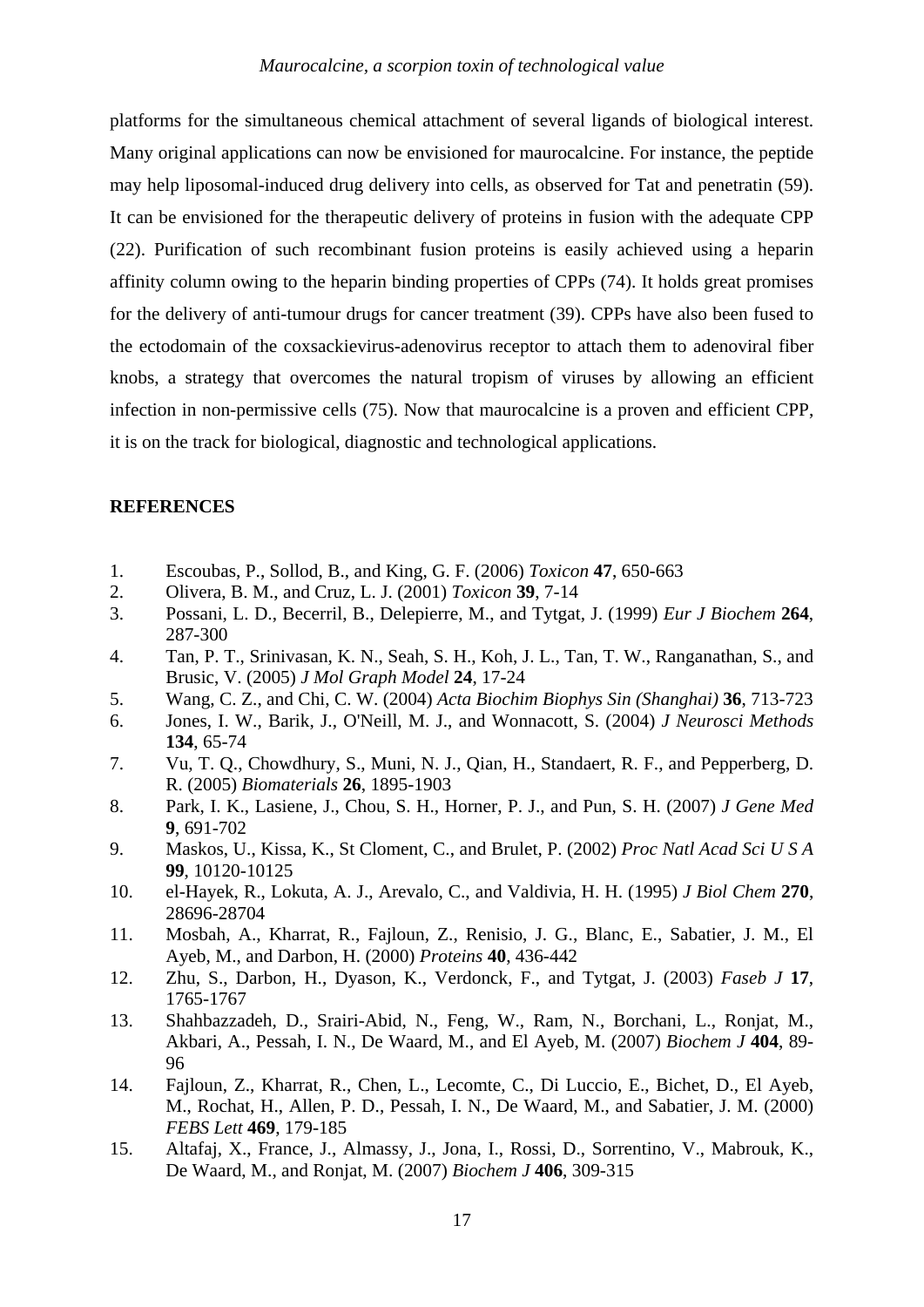- 16. Ehrlich, B. E., Kaftan, E., Bezprozvannaya, S., and Bezprozvanny, I. (1994) *Trends Pharmacol Sci* **15**, 145-149
- 17. Esteve, E., Smida-Rezgui, S., Sarkozi, S., Szegedi, C., Regaya, I., Chen, L., Altafaj, X., Rochat, H., Allen, P., Pessah, I. N., Marty, I., Sabatier, J. M., Jona, I., De Waard, M., and Ronjat, M. (2003) *J Biol Chem* **278**, 37822-37831
- 18. Altafaj, X., Cheng, W., Esteve, E., Urbani, J., Grunwald, D., Sabatier, J. M., Coronado, R., De Waard, M., and Ronjat, M. (2005) *J Biol Chem* **280**, 4013-4016
- 19. Chen, L., Esteve, E., Sabatier, J. M., Ronjat, M., De Waard, M., Allen, P. D., and Pessah, I. N. (2003) *J Biol Chem* **278**, 16095-16106
- 20. Esteve, E., Mabrouk, K., Dupuis, A., Smida-Rezgui, S., Altafaj, X., Grunwald, D., Platel, J. C., Andreotti, N., Marty, I., Sabatier, J. M., Ronjat, M., and De Waard, M. (2005) *J Biol Chem* **280**, 12833-12839
- 21. Zorko, M., and Langel, U. (2005) *Adv Drug Deliv Rev* **57**, 529-545
- 22. Mi, Z., Mai, J., Lu, X., and Robbins, P. D. (2000) *Mol Ther* **2**, 339-347
- 23. Green, M., and Loewenstein, P. M. (1988) *Cell* **55**, 1179-1188
- 24. Frankel, A. D., and Pabo, C. O. (1988) *Cell* **55**, 1189-1193
- 25. Dorn, A., Affolter, M., Gehring, W. J., and Leupin, W. (1994) *Pharmacol Ther* **61**, 155-184
- 26. Lundberg, M., and Johansson, M. (2002) *Biochem Biophys Res Commun* **291**, 367-371
- 27. Mitchell, D. J., Kim, D. T., Steinman, L., Fathman, C. G., and Rothbard, J. B. (2000) *J Pept Res* **56**, 318-325
- 28. Futaki, S., Suzuki, T., Ohashi, W., Yagami, T., Tanaka, S., Ueda, K., and Sugiura, Y. (2001) *J Biol Chem* **276**, 5836-5840
- 29. Wender, P. A., Mitchell, D. J., Pattabiraman, K., Pelkey, E. T., Steinman, L., and Rothbard, J. B. (2000) *Proc Natl Acad Sci U S A* **97**, 13003-13008
- 30. Oehlke, J., Scheller, A., Wiesner, B., Krause, E., Beyermann, M., Klauschenz, E., Melzig, M., and Bienert, M. (1998) *Biochim Biophys Acta* **1414**, 127-139
- 31. Scheller, A., Oehlke, J., Wiesner, B., Dathe, M., Krause, E., Beyermann, M., Melzig, M., and Bienert, M. (1999) *J Pept Sci* **5**, 185-194
- 32. Rhee, M., and Davis, P. (2006) *J Biol Chem* **281**, 1233-1240
- 33. Tunnemann, G., Ter-Avetisyan, G., Martin, R. M., Stockl, M., Herrmann, A., and Cardoso, M. C. (2007) *J Pept Sci*
- 34. Magzoub, M., Eriksson, L. E., and Graslund, A. (2002) *Biochim Biophys Acta* **1563**, 53-63
- 35. Console, S., Marty, C., Garcia-Echeverria, C., Schwendener, R., and Ballmer-Hofer, K. (2003) *J Biol Chem* **278**, 35109-35114
- 36. Ziegler, A., and Seelig, J. (2004) *Biophys J* **86**, 254-263
- 37. Thoren, P. E., Persson, D., Karlsson, M., and Norden, B. (2000) *FEBS Lett* **482**, 265- 268
- 38. Vives, E., Richard, J. P., Rispal, C., and Lebleu, B. (2003) *Curr Protein Pept Sci* **4**, 125-132
- 39. Kaplan, I. M., Wadia, J. S., and Dowdy, S. F. (2005) *J Control Release* **102**, 247-253
- 40. Patel, L. N., Zaro, J. L., and Shen, W. C. (2007) *Pharm Res* **24**, 1977-1992
- 41. Duchardt, F., Fotin-Mleczek, M., Schwarz, H., Fischer, R., and Brock, R. (2007) *Traffic* **8**, 848-866
- 42. Trehin, R., and Merkle, H. P. (2004) *Eur J Pharm Biopharm* **58**, 209-223
- 43. Holm, T., Johansson, H., Lundberg, P., Pooga, M., Lindgren, M., and Langel, U. (2006) *Nat Protoc* **1**, 1001-1005
- 44. Thoren, P. E., Persson, D., Esbjorner, E. K., Goksor, M., Lincoln, P., and Norden, B. (2004) *Biochemistry* **43**, 3471-3489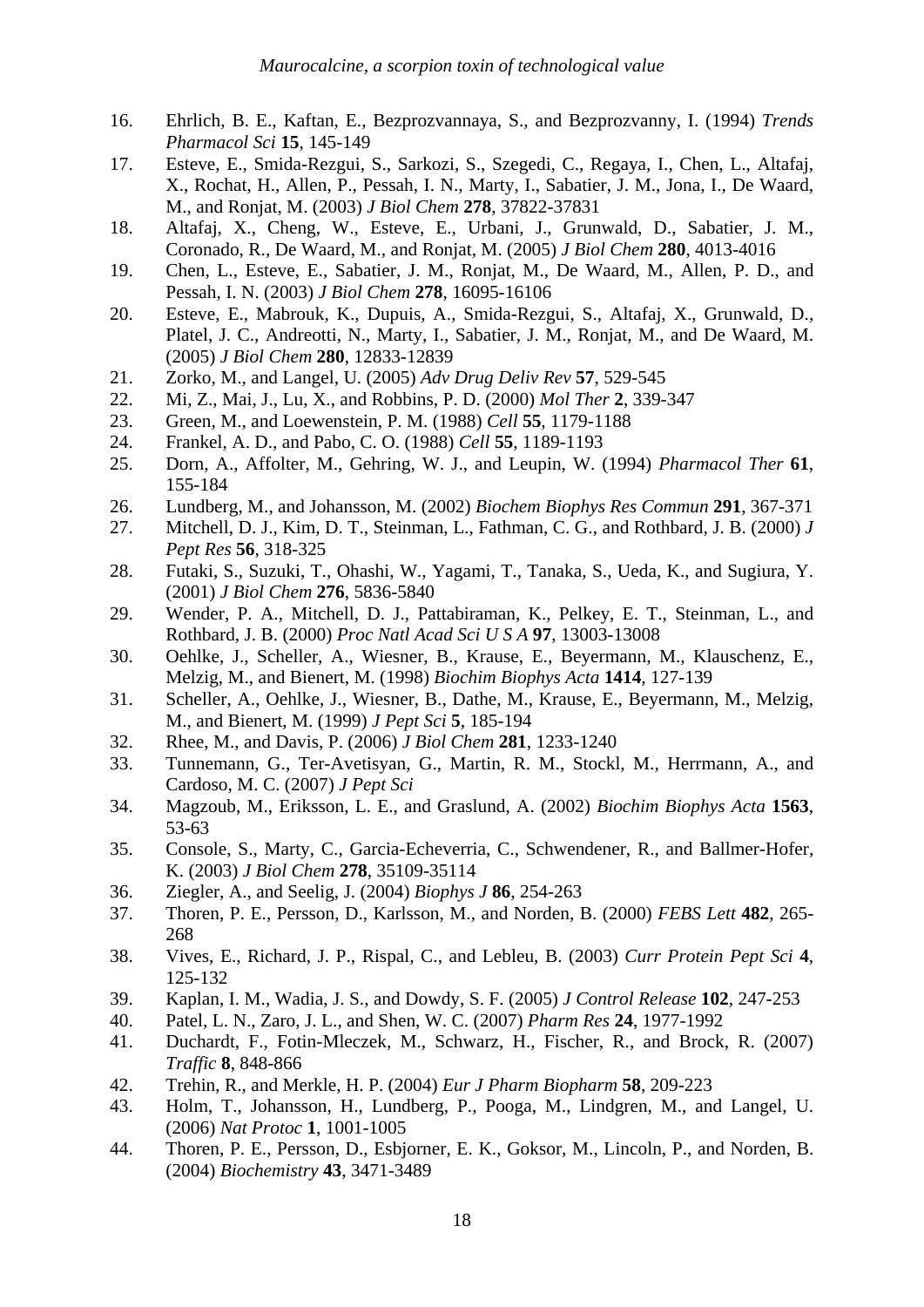- 45. Vasir, J. K., and Labhasetwar, V. (2007) *Adv Drug Deliv Rev* **59**, 718-728
- 46. Ross, M. F., and Murphy, M. P. (2004) *Biochem Soc Trans* **32**, 1072-1074
- 47. Richard, J. P., Melikov, K., Brooks, H., Prevot, P., Lebleu, B., and Chernomordik, L. V. (2005) *J Biol Chem* **280**, 15300-15306
- 48. Turner, J. J., Ivanova, G. D., Verbeure, B., Williams, D., Arzumanov, A. A., Abes, S., Lebleu, B., and Gait, M. J. (2005) *Nucleic Acids Res* **33**, 6837-6849
- 49. Ross, M. F., Filipovska, A., Smith, R. A., Gait, M. J., and Murphy, M. P. (2004) *Biochem J* **383**, 457-468
- 50. Mae, M., and Langel, U. (2006) *Curr Opin Pharmacol* **6**, 509-514
- 51. Morris, M. C., Chaloin, L., Mery, J., Heitz, F., and Divita, G. (1999) *Nucleic Acids Res* **27**, 3510-3517
- 52. Morris, M. C., Gros, E., Aldrian-Herrada, G., Choob, M., Archdeacon, J., Heitz, F., and Divita, G. (2007) *Nucleic Acids Res* **35**, e49
- 53. Morris, M. C., Vidal, P., Chaloin, L., Heitz, F., and Divita, G. (1997) *Nucleic Acids Res* **25**, 2730-2736
- 54. Lebleu, B., Moulton, H. M., Abes, R., Ivanova, G. D., Abes, S., Stein, D. A., Iversen, P. L., Arzumanov, A. A., and Gait, M. J. (2007) *Adv Drug Deliv Rev*
- 55. Juliano, R. L. (2006) *Ann N Y Acad Sci* **1082**, 18-26
- 56. Zielinski, J., Kilk, K., Peritz, T., Kannanayakal, T., Miyashiro, K. Y., Eiriksdottir, E., Jochems, J., Langel, U., and Eberwine, J. (2006) *Proc Natl Acad Sci U S A* **103**, 1557- 1562
- 57. Bleifuss, E., Kammertoens, T., Hutloff, A., Quarcoo, D., Dorner, M., Straub, P., Uckert, W., and Hildt, E. (2006) *Cell Mol Life Sci* **63**, 627-635
- 58. Sethuraman, V. A., and Bae, Y. H. (2007) *J Control Release* **118**, 216-224
- 59. Tseng, Y. L., Liu, J. J., and Hong, R. L. (2002) *Mol Pharmacol* **62**, 864-872
- 60. Rothbard, J. B., Garlington, S., Lin, Q., Kirschberg, T., Kreider, E., McGrane, P. L., Wender, P. A., and Khavari, P. A. (2000) *Nat Med* **6**, 1253-1257
- 61. Jiang, T., Olson, E. S., Nguyen, Q. T., Roy, M., Jennings, P. A., and Tsien, R. Y. (2004) *Proc Natl Acad Sci U S A* **101**, 17867-17872
- 62. Temsamani, J., and Vidal, P. (2004) *Drug Discov Today* **9**, 1012-1019
- 63. Schwarze, S. R., Ho, A., Vocero-Akbani, A., and Dowdy, S. F. (1999) *Science* **285**, 1569-1572
- 64. Mouhat, S., Jouirou, B., Mosbah, A., De Waard, M., and Sabatier, J. M. (2004) *Biochem J* **378**, 717-726
- 65. Boisseau, S., Mabrouk, K., Ram, N., Garmy, N., Collin, V., Tadmouri, A., Mikati, M., Sabatier, J. M., Ronjat, M., Fantini, J., and De Waard, M. (2006) *Biochim Biophys Acta* **1758**, 308-319
- 66. Mabrouk, K., Ram, N., Boisseau, S., Strappazzon, F., Rehaim, A., Sadoul, R., Darbon, H., Ronjat, M., and De Waard, M. (2007) *Biochim Biophys Acta* **1768**, 2528-2540
- 67. Ram, N., Aroui, S., Jaumain, E., Sadoul, R., Mabrouk, K., Ronjat, M., Lortat-Jacob, H., De Waard, M. (submitted)
- 68. Noguchi, H., Matsushita, M., Matsumoto, S., Lu, Y. F., Matsui, H., and Bonner-Weir, S. (2005) *Biochem Biophys Res Commun* **332**, 68-74
- 69. Fuchs, S. M., and Raines, R. T. (2004) *Biochemistry* **43**, 2438-2444
- 70. Nascimento, F. D., Hayashi, M. A., Kerkis, A., Oliveira, V., Oliveira, E. B., Radis-Baptista, G., Nader, H. B., Yamane, T., Tersariol, I. L., and Kerkis, I. (2007) *J Biol Chem* **282**, 21349-21360
- 71. Oguiura, N., Boni-Mitake, M., and Radis-Baptista, G. (2005) *Toxicon* **46**, 363-370
- 72. Trehin, R., Nielsen, H. M., Jahnke, H. G., Krauss, U., Beck-Sickinger, A. G., and Merkle, H. P. (2004) *Biochem J* **382**, 945-956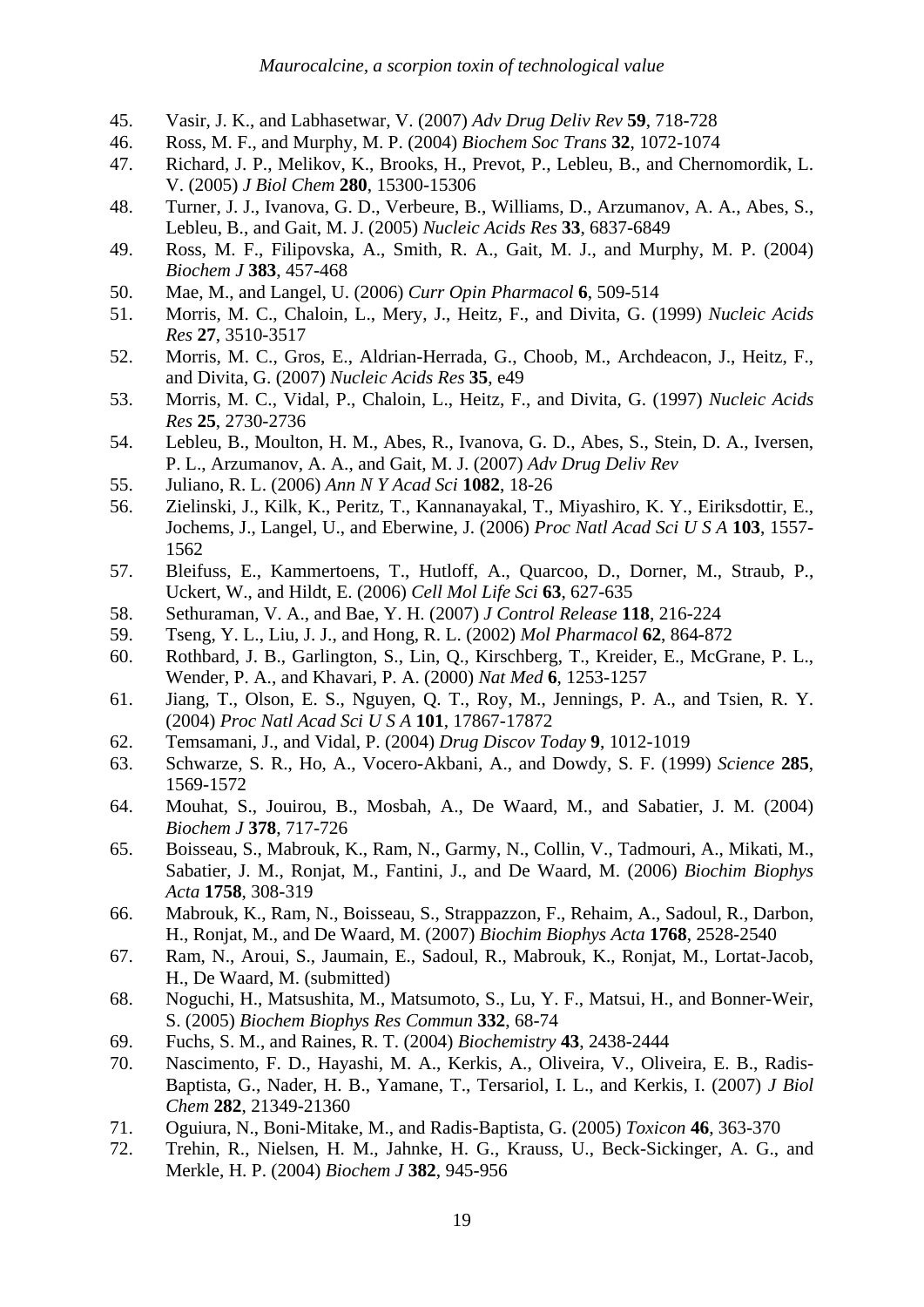- 73. Tunnemann, G., Martin, R. M., Haupt, S., Patsch, C., Edenhofer, F., and Cardoso, M. C. (2006) *FASEB J* **20**, 1775-1784
- 74. Hakansson, S., Jacobs, A., and Caffrey, M. (2001) *Protein Sci* **10**, 2138-2139
- 75. Kuhnel, F., Schulte, B., Wirth, T., Woller, N., Schafers, S., Zender, L., Manns, M., and Kubicka, S. (2004) *J Virol* **78**, 13743-13754

# **FIGURE LEGENDS**

#### **Figure 1. Maurocalcine belongs to a larger family of scorpion toxins**

Sequence alignment of maurocalcine with four analogous toxins, imperatoxin A, opicalcine 1, opicalcine 2 and hemicalcin. Maurocalcine, imperatoxin A and hemicalcin are three peptides known to be active on the ryanodine receptor. Opicalcine 1 and 2 have not been tested for pharmacological activity. All five toxins have the same number of positively charged amino acid residues (the N-terminal glycine residue, six or seven lysine residues, and five or four arginine residues as indicated in blue). Negatively charged amino acids are represented in red as well as sequence identity. Highlighted residues (seven possible positions) indicate variable identity among toxins. The year of discovery of each toxin is also provided in italics.

# **Figure 2. Basic face of maurocalcine**

3-D structure of maurocalcine drawn by the Accelrys DS visualizer software and surface colored according to the electrostatic potential (blue and red for positively and negatively charged amino acid residues, respectively). The basic face depicts most positively charged residues of maurocalcine, i.e. Gly<sup>1</sup>, Lys<sup>11</sup>, Lys<sup>14</sup>, Lys<sup>19</sup>, Lys<sup>20</sup>, Lys<sup>22</sup>, Lys<sup>30</sup> and Arg<sup>23</sup>, Arg<sup>24</sup> and  $Arg^{30}$ ). The peptide backbone is depicted as a blue ribbon, whereas only the lateral chains of positively charged amino acid residues are indicated with scaled balls and sticks. Arg<sup>24</sup>, a critical residue for the pharmacological effect of maurocalcine on RyR, is indicated in red and its lateral chain in yellow. For cell penetration studies, all chemical successful chemical coupling strategies were performed by modification or extension of the amino-terminus of maurocalcine.

#### **Figure 3. Cell penetration of streptavidin-Cy5 induced by maurocalcine**

Single plane confocal microscopy images of living hippocampal CA1 neurons at 18 days *in vitro* showing the intracellular distribution of streptavidin-Cy5/maurocalcine complexes (left panel), and the plasma membrane as labelled by concanavalin A (middle panel). The merge image (right panel) indicates the intracellular distribution of streptavidin-Cy5 including in neuritis.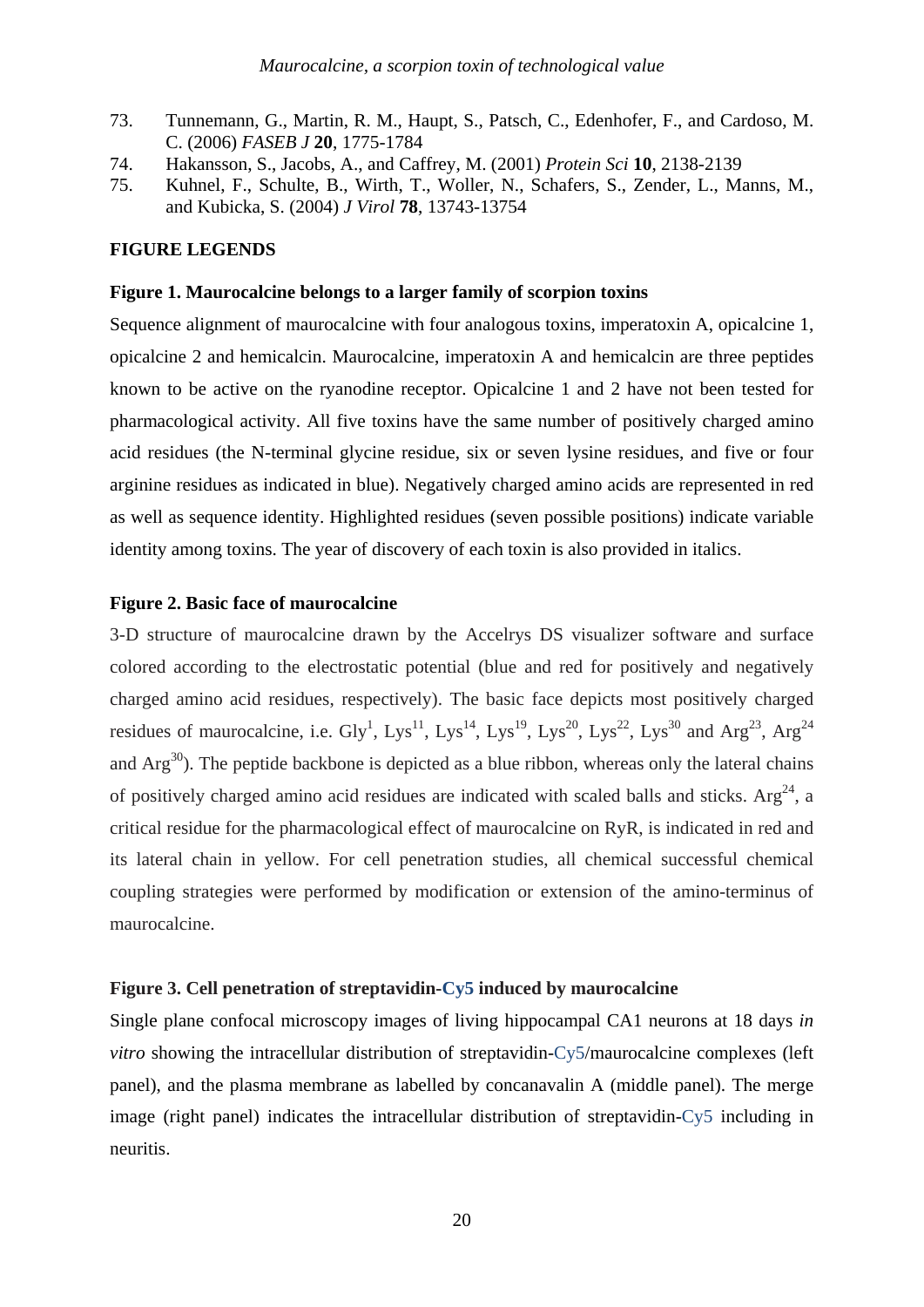# **Figure 4. Maurocalcine-induced cell penetration of streptavidin-Cy5 into CHO cells followed by confocal microscopy and FACS**

- A- Single plane confocal microscopy image of a living CHO cell in culture showing the localization of streptavidin-Cy5/maurocalcine complexes. The punctuate distribution is indicative of endosomal distribution. Image taken immediately after 2 hrs incubation of the cells with 100 nM of complex.
- B- FACS analysis of the streptavidin-Cy5 (strep-Cy5) fluorescence in CHO cells after a 2 hour incubation with  $1 \mu M$  strep-Cy5 alone (left Gaussian distribution) or in the presence of 4 µM maurocalcine (right Gaussian distribution). The shape of the distribution indicates that all cells have taken up the maurocalcine-bound strep-Cy5.

### **Figure 5. Maurocalcine is a good vector for the delivery of nanoparticles in cells**

- A- Architecture of a 10-15 nm diameter quantum dot. The core of the nanoparticle is made of cadmium selenide (CdSe), whereas the shell is made of zinc sphalerite (ZnS). The polymer coating is made of polyethyleneglycol to which streptavidin is attached. Biotinylated maurocalcine is linked to streptavidin. About 6-8 streptavidin molecules per nanoparticle. Peak fluorescence emission at 587 nm.
- B- Cell penetration of maurocalcine-bound nanoparticles into CHO cells. Nanoparticles appear in red, whereas the nucleus is stained in green. Because of the presence of streptavidin, the nanoparticles are taken up in endosomes.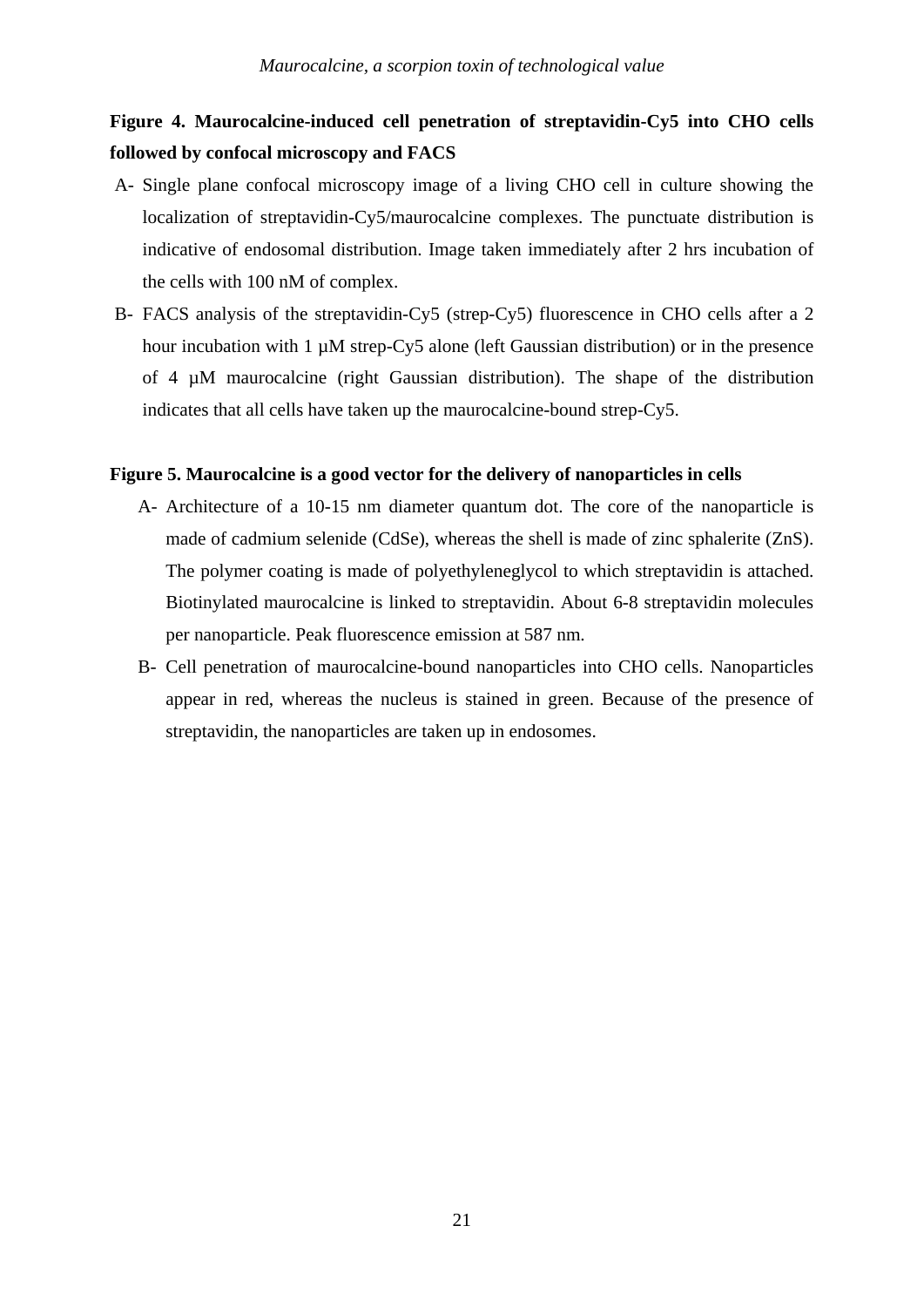

Disulfide bridge pattern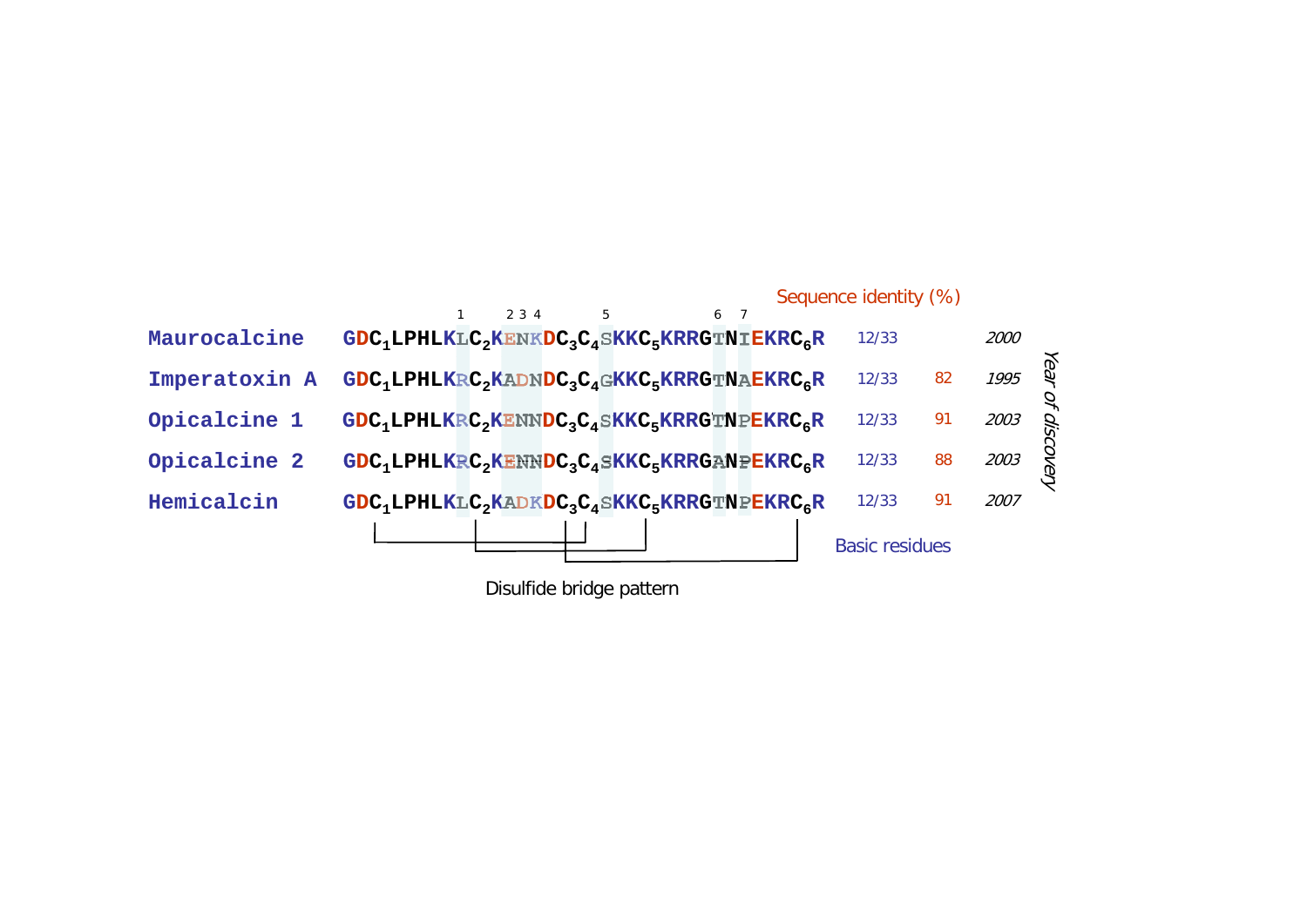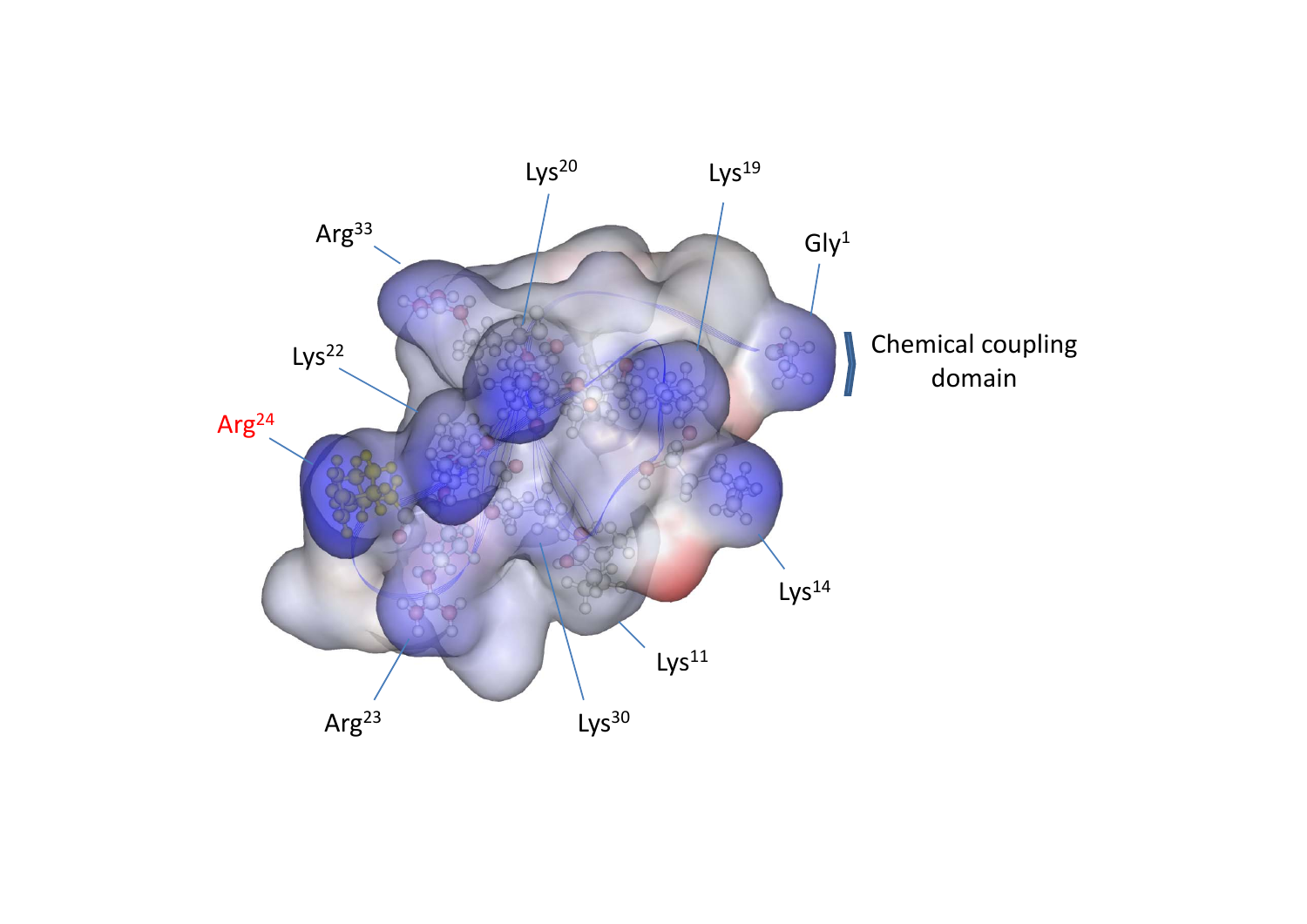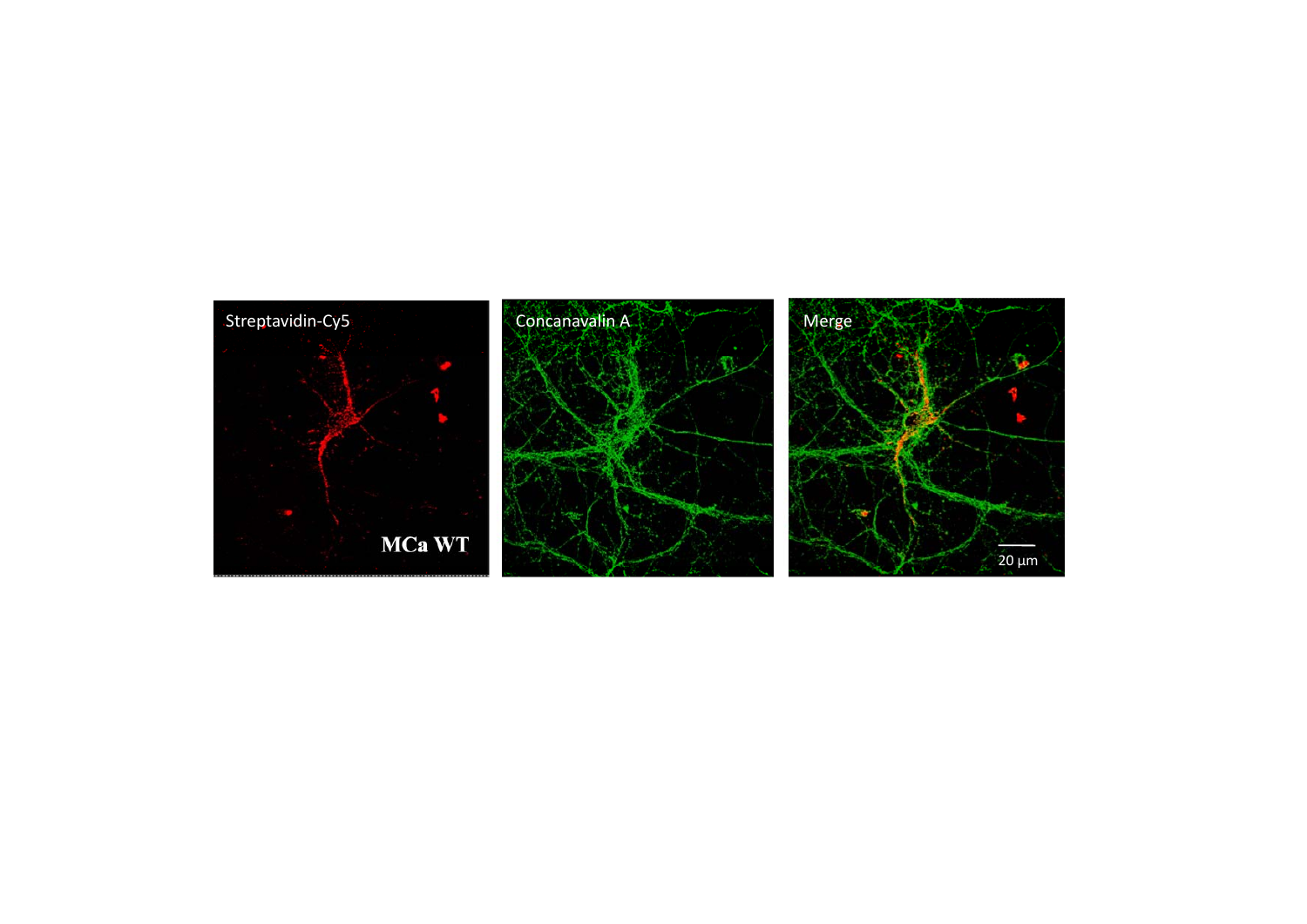



**A**

**FACS**